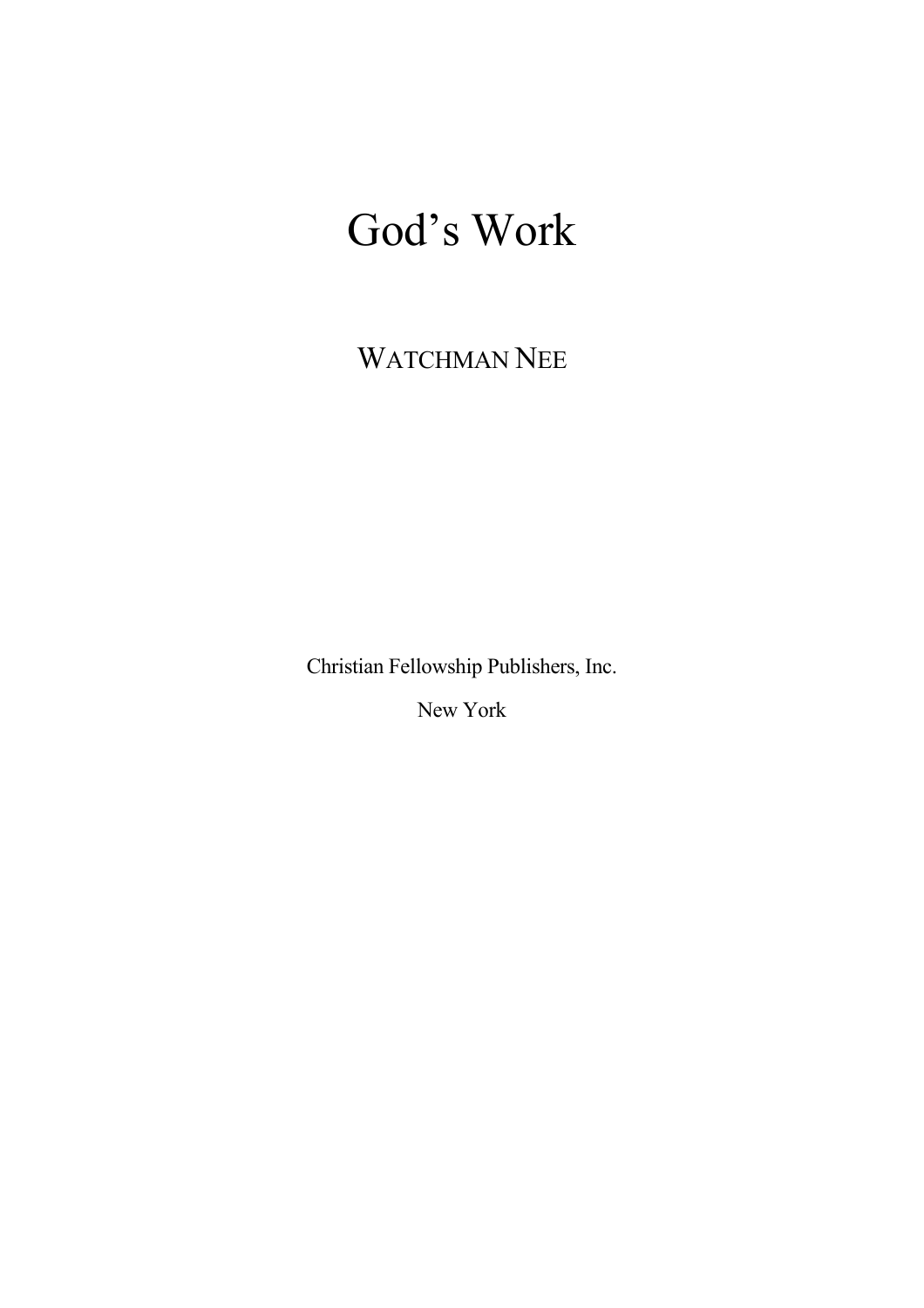Copyright  $\odot$  1974 Christian Fellowship Publishers, Inc. New York All Rights Reserved

ISBN 0-935008-20-9

Available from the Publishers at:

11515 Allecingie Parkway Richmond, Virginia 23235

PRINTED IN U.S.A.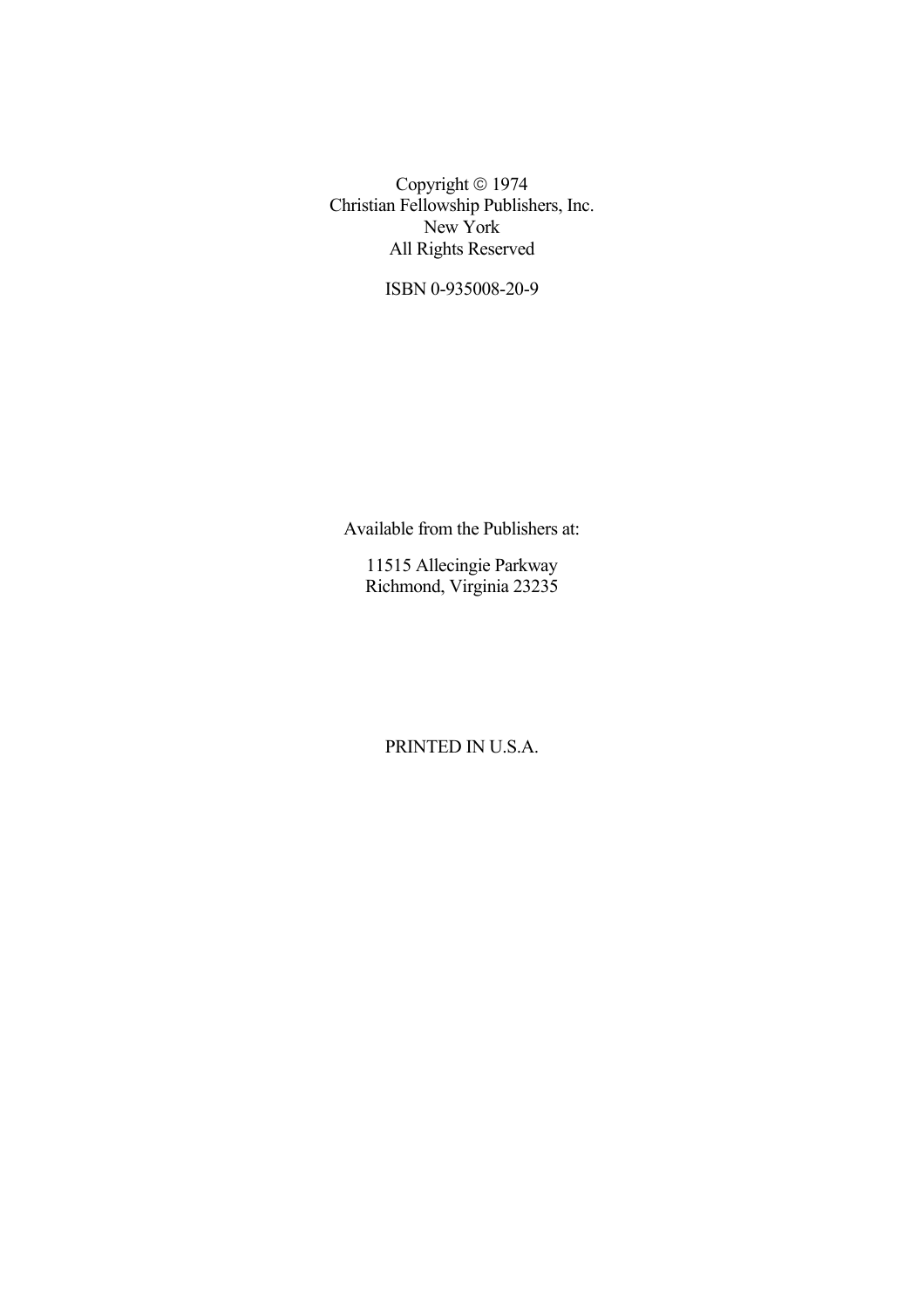## **CONTENTS**

| 1 What Is God's Work?                        | 5  |
|----------------------------------------------|----|
| 2 God's Work in This Dispensation            | 9  |
| <b>3 Revelation on God's Eternal Purpose</b> | 13 |
| 4 Life Builds                                | 17 |
| <b>5 Brokenness Releases Life</b>            | 23 |
| <b>6 Prophetic Ministry</b>                  | 27 |
| 7 Minister in Life                           | 31 |
| <b>8 Priestly Ministry</b>                   | 37 |
| 9 The Iniquity of Our Ministry               | 43 |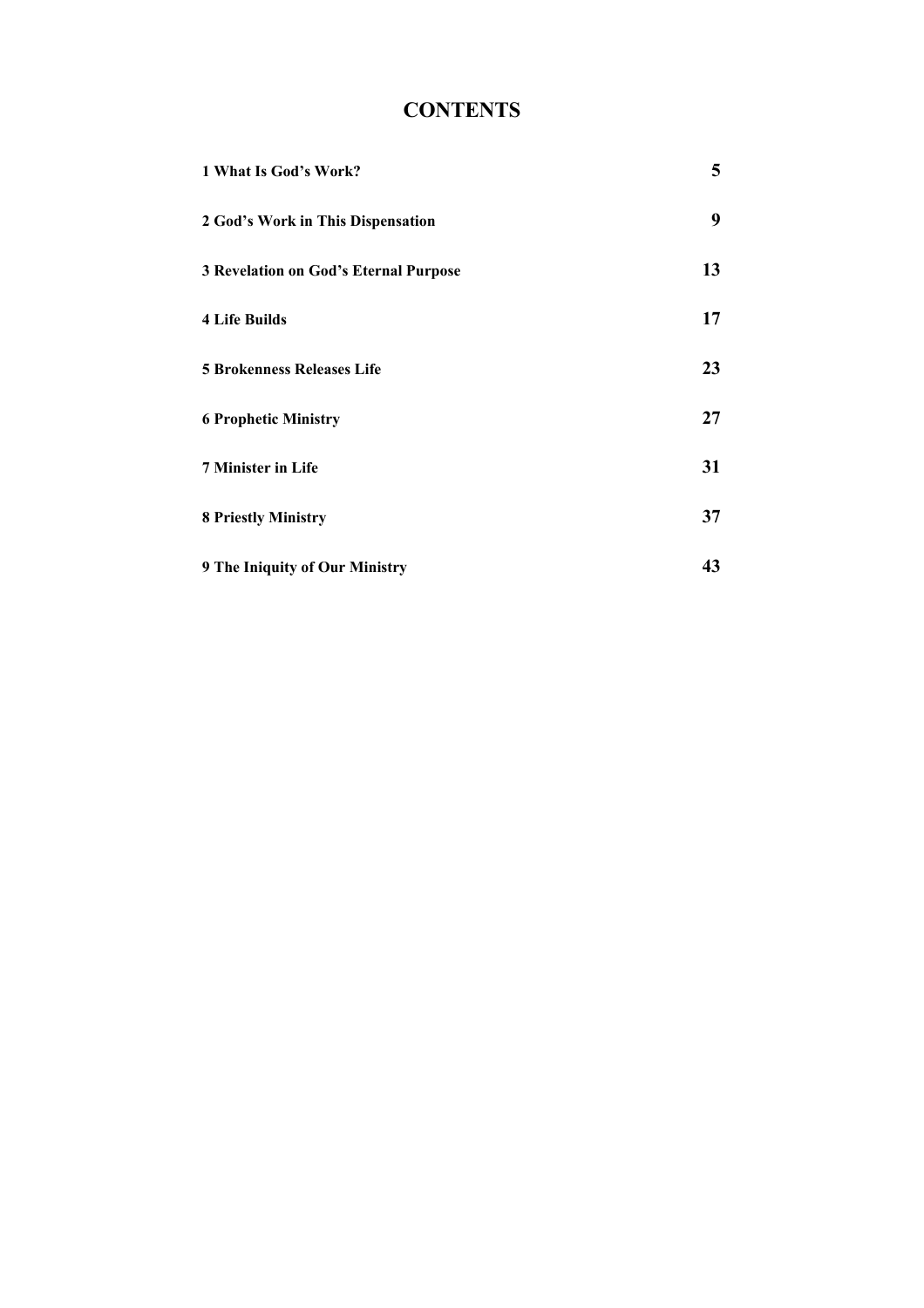This series of messages was given by the author at a special conference held in Shanghai from June 11 through June 18, 1940. They were delivered in Chinese, but a sister in the Lord took notes of these messages and set them down in English. This present volume is reproduced from the English notes with no more than some necessary tidying-up added.

Scripture quotations are from the American Standard Version of the Bible (1901), unless otherwise indicated.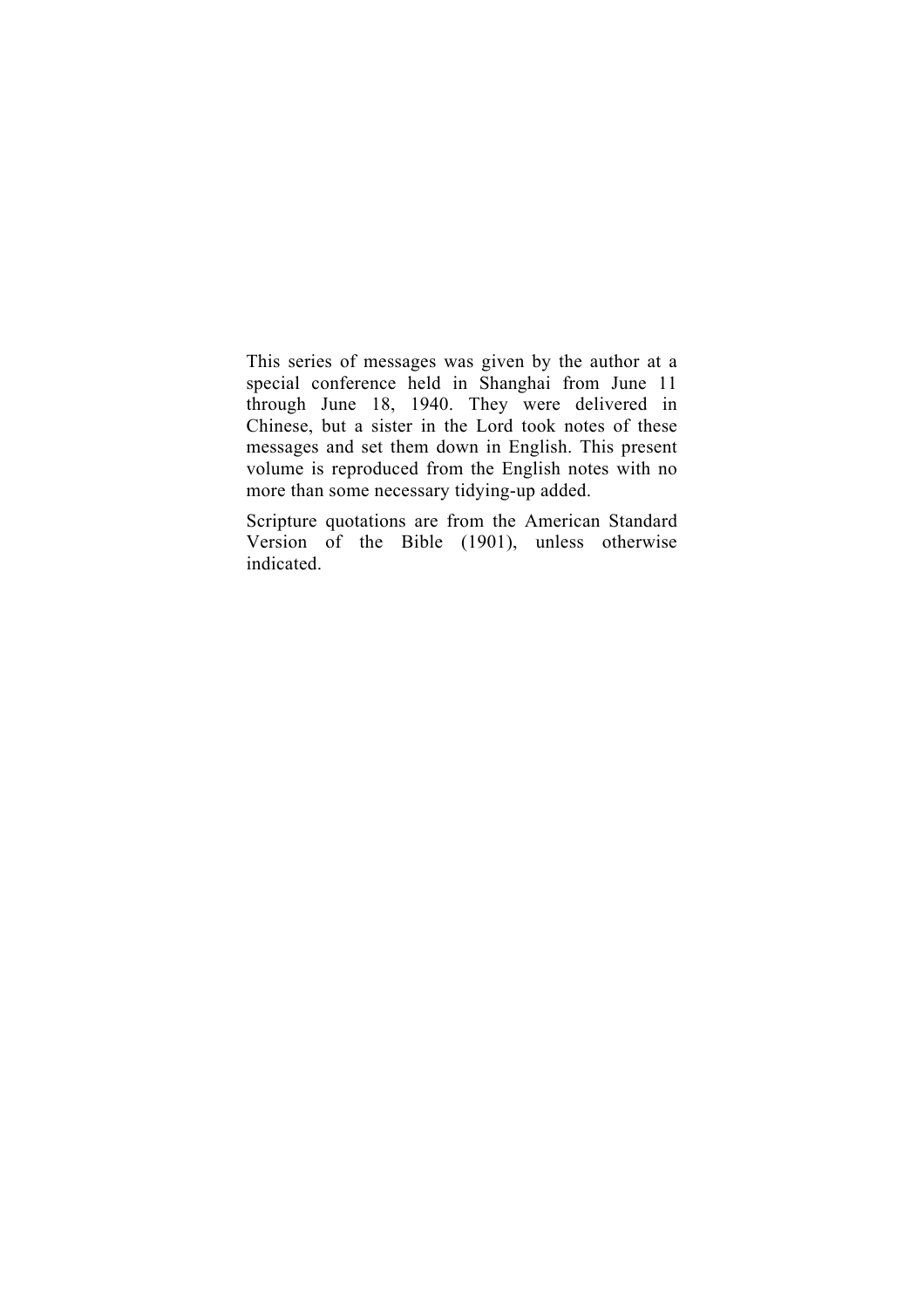<span id="page-4-0"></span>**1989 What Is God's Work?**<br>
Not that I have already obtained, or am already made<br>
perfect: but I press on, if so be that I may lay hold on<br>
that for which also I was laid hold on by Christ Jesus.<br>
Brethren, I count not mys *Not that I have already obtained, or am already made perfect: but I press on, if so be that I may lay hold on that for which also I was laid hold on by Christ Jesus. Brethren, I count not myself yet to have laid hold: but one thing I do, forgetting the things which are behind, and stretching forward to the things which are before, I press on toward the goal unto the prize of the high calling of God in Christ Jesus. (Phil. 3.12-14)*

*And working together with him. . . . (2 Cor. 6.1)*

God has His work. This work is not your work or mine, nor is it the work of this mission or that group. It is God's own work.

Genesis 1 tells us that God worked and then He rested. In the beginning God created light, living creatures, man, and so forth. None but He could do this work of creation. And today He also has His work, which is not any man's work, and which no man is able to do. God's work can be done by none other than God himself. The earlier we acknowledge this the better. For man's works, man's thoughts, man's methods, man's zeal and earnestness and efforts and tireless activities have absolutely no place in what God is doing. Man can no more have a part in God's work today than he could have had way back then in creation.

In Philippians Paul says: "That I may lay hold on that for which also I was laid hold on by Christ Jesus." The Lord Jesus has a special, specific purpose in laying hold on us—and that specific purpose is the thing we want to lay hold of. He has a purpose, and this purpose is that He might get us and that we might be co-workers with Him. Nonetheless it is still true that *we cannot do* God's work, since it all is absolutely and wholly His. But on the other hand we *are* His coworkers. So that on the one hand we must recognize and acknowledge that we cannot touch with even one little finger the work of God, yet on the other hand we are called to be co-workers with Him! And this is that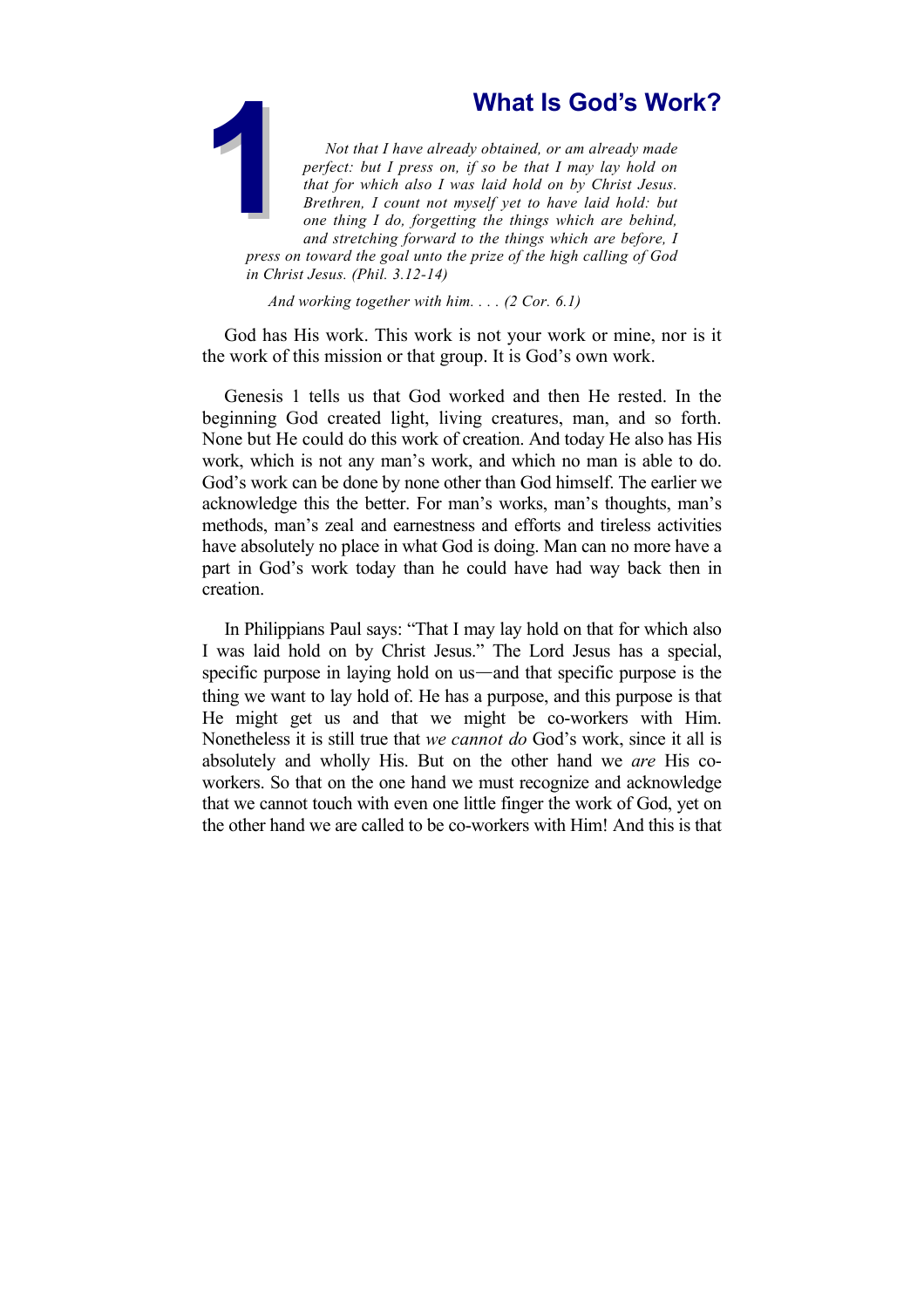for which He has laid hold on us. The Lord has a definite purpose in salvation—and a clear and specific purpose in saving us—which is, that He might have us as His co-workers.

#### *What Is God's Work?*

What then is the work of God? Ephesians gives us this more clearly than does any other book in the New Testament. Verse 4 of Chapter 1 says: "Even as he chose us in him before the foundation of the world, that we should be holy and without blemish before him in love"; and in 2.7 it reads: "That in the ages to come he might show the exceeding riches of his grace in kindness toward us in Christ Jesus." In addition, 1.9 has this to say: "Making known unto us the mystery of his will, according to his good pleasure which he purposed in him."

In any church meeting we often have those who rise up and speak out of their own mind. They are not speaking in the Spirit but are "out of tune". What they say is of little or no value. But in God's creation as He has designed it there is nothing out of tune. Everything is for the Son, everything is out from Christ and unto Christ. Not a thing is outside of Him. For God has included *all* in Christ: "In him were all things created . . . All things have been created through him and unto him" (Col. 1.16). All is in perfect harmony in God's plan. And God is going to bring everything in His creation up to this level and to this place of perfect harmony. But we can do nothing in the slightest in this; God is doing it all and will do it all.

#### *Who Is God's Co-Worker?*

God's co-worker is the church. In two verses quoted earlier from Ephesians we get a glimpse into the two eternities: (1) "He chose us in him before the foundation of the world"; and (2) "In the ages to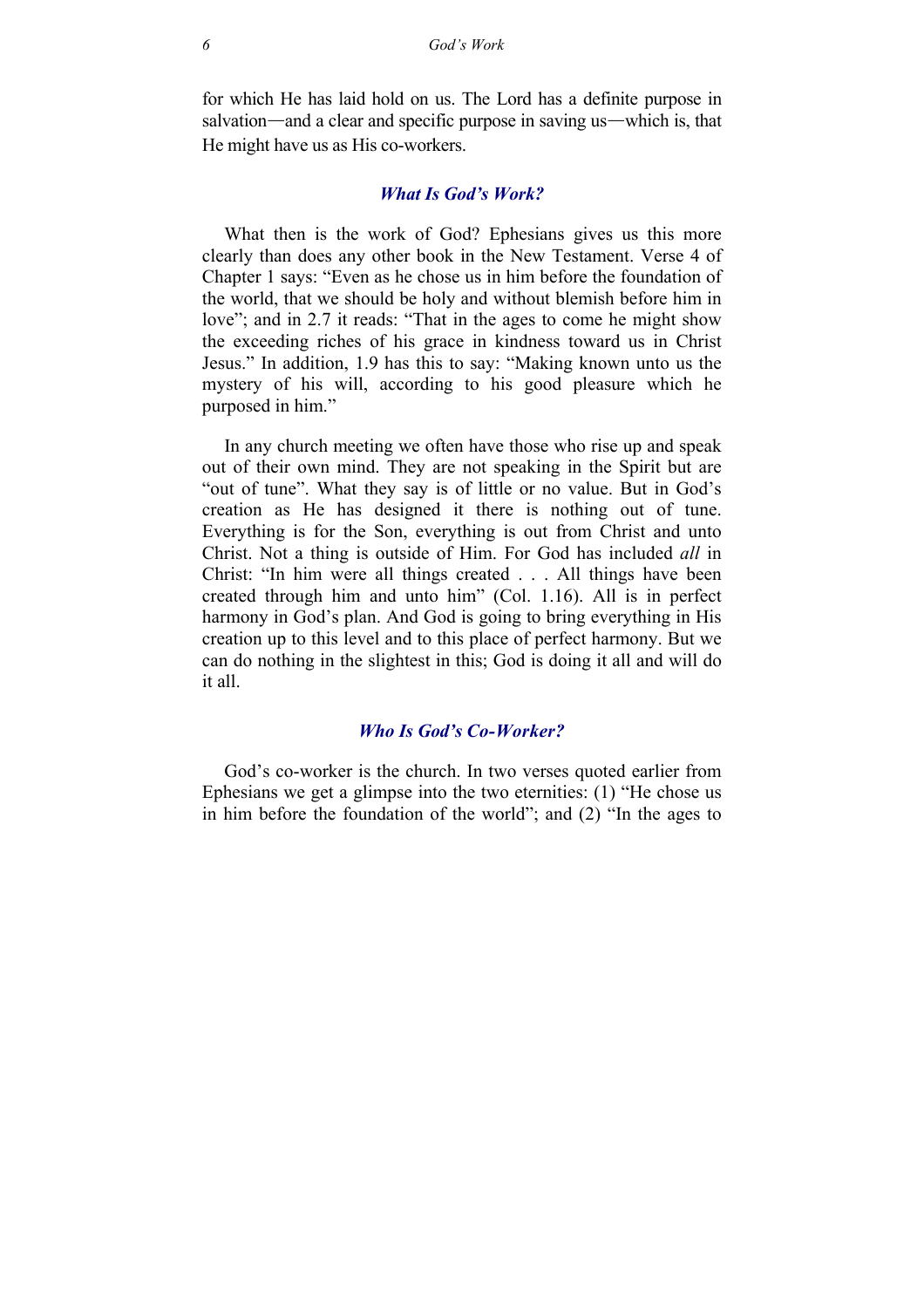come he might show the exceeding riches of his grace in kindness toward us in Christ Jesus." And the name of the vessel through which this is to be done is "the body of Christ", which is the container of Christ.

Now just who is a co-worker of God? Well, it is *not* one who wants to work for God, one who sees a need and wants to meet it; it is not even one who gets people saved; rather is it the one who does what God has appointed him to do in His eternal purpose, and *only*  that does he do. If we truly see that for which we have been laid hold on by Christ Jesus, all our labors, all our former works for Him will be smashed to pieces.

The aim and object of God in everything is to reveal His Son, to manifest His Son, to "show the exceeding riches of his grace in kindness toward us in Christ Jesus." This is His eternal purpose. Is this *your* object in the work you are doing now? If it is any lower than this, then you are not a co-worker with God.

You may ask the question: How shall I know that I am working together with God? This can be easily answered. Are you satisfied with what you are doing? If you do not satisfy God's heart, you will not be satisfied yourself. It is not a question of comparing your work with that of another. It is a matter of whether or not what you undertake is at all good—that is, good in God's sight, acceptable to God, out from Him and in line with His eternal purpose.

Paul declares: "That I may lay hold on that for which also I was laid hold on by Christ Jesus." We need not look around and criticize others, wondering if it can be possible that all the rest are wrong and only we few are right. This is valueless and hurtful. Never mind the others. Let *us* be sure ourselves to "press on toward the goal unto the prize of the high calling of God in Christ Jesus."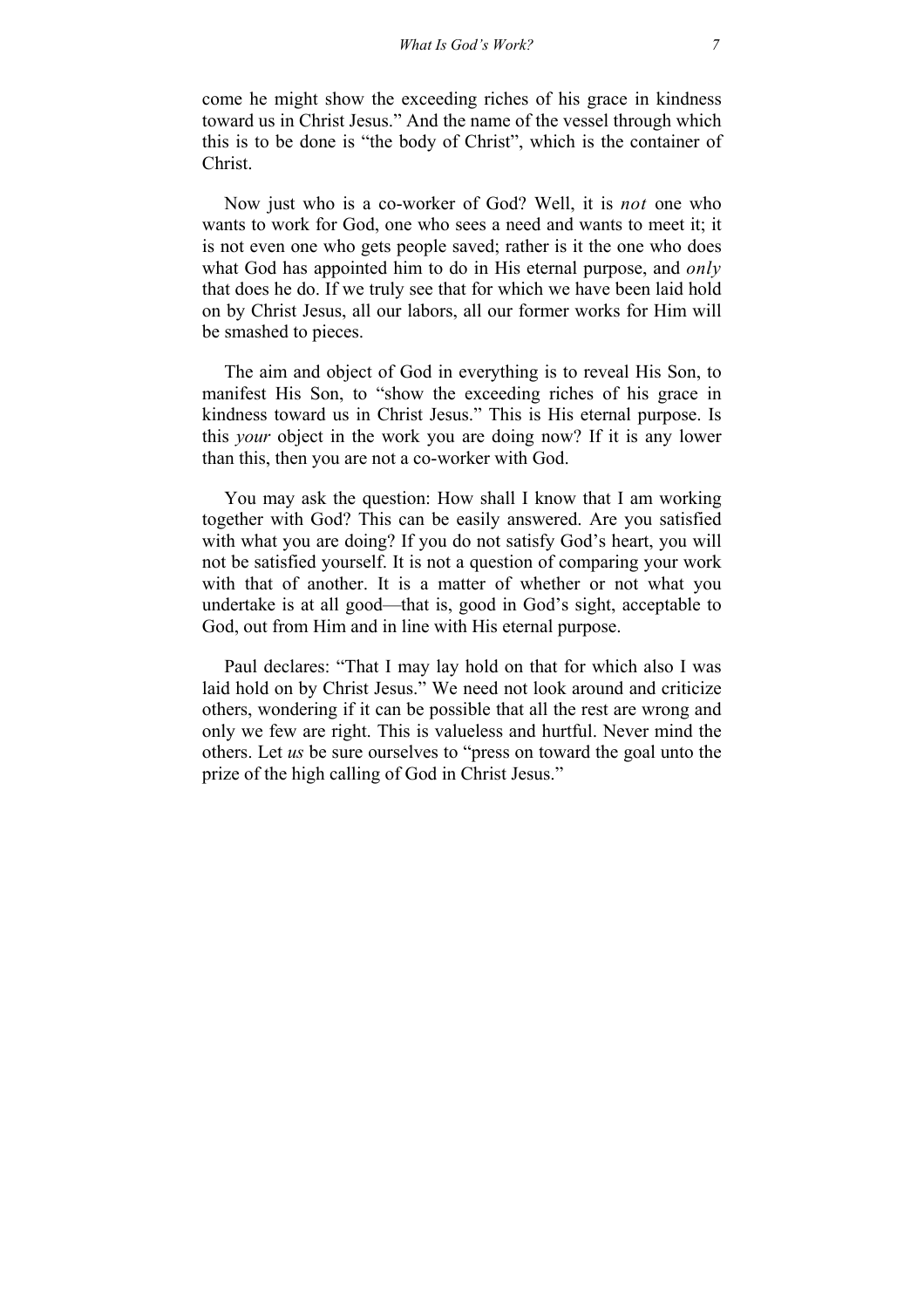#### *What Is the Church?*

When we begin to look here on earth for some *thing*—a church, a testimony, a movement, a doctrine, an outward visible and tangible thing, we find it becomes at once just some more "technical Christianity". It is merely an earthly thing—dead and useless. Now the body of Christ is living and spiritual. But when it is dead, it becomes at once a *thing* only.

We are simply to be a grain of wheat that falls into the ground and dies and brings forth a harvest. This is repeated again and again and again throughout the ages. It is a matter ever and forever heavenly; there is never the touch of earth about it. The church is not a collection of Jews, Gentiles, British, Americans, Chinese, and so on. For does not Colossians say: "Where there cannot be Greek and Jew, circumcision and uncircumcision, barbarian, Scythian, bondman, freeman; but Christ is all, and in all"  $(3.11)$ ?

People think as we enter heaven's gates that in order to enter we must all have a piece of Christ in us—and that lets us in. This is a horrible misconception. For at heaven's entrance stands the cross, and on this cross you and I and every other human being were crucified. Every Jew, every Greek, every Britisher, every American, every Chinese, and so on was nailed to that cross and never got into heaven. All that gets in is *Christ,* nothing of *us* ever gains entrance. Now *that* is the church. Whatever in and about us that is *Christ* or *of Christ* is the church; whatever is of *us* in us—whatever is not Christ himself in us is *not* the church and will never get into heaven but will instead be destroyed. That in us which is the unmixed life of Christ is all that God will ever recognize or will have anything to do with. And this element alone is that which can work together with God.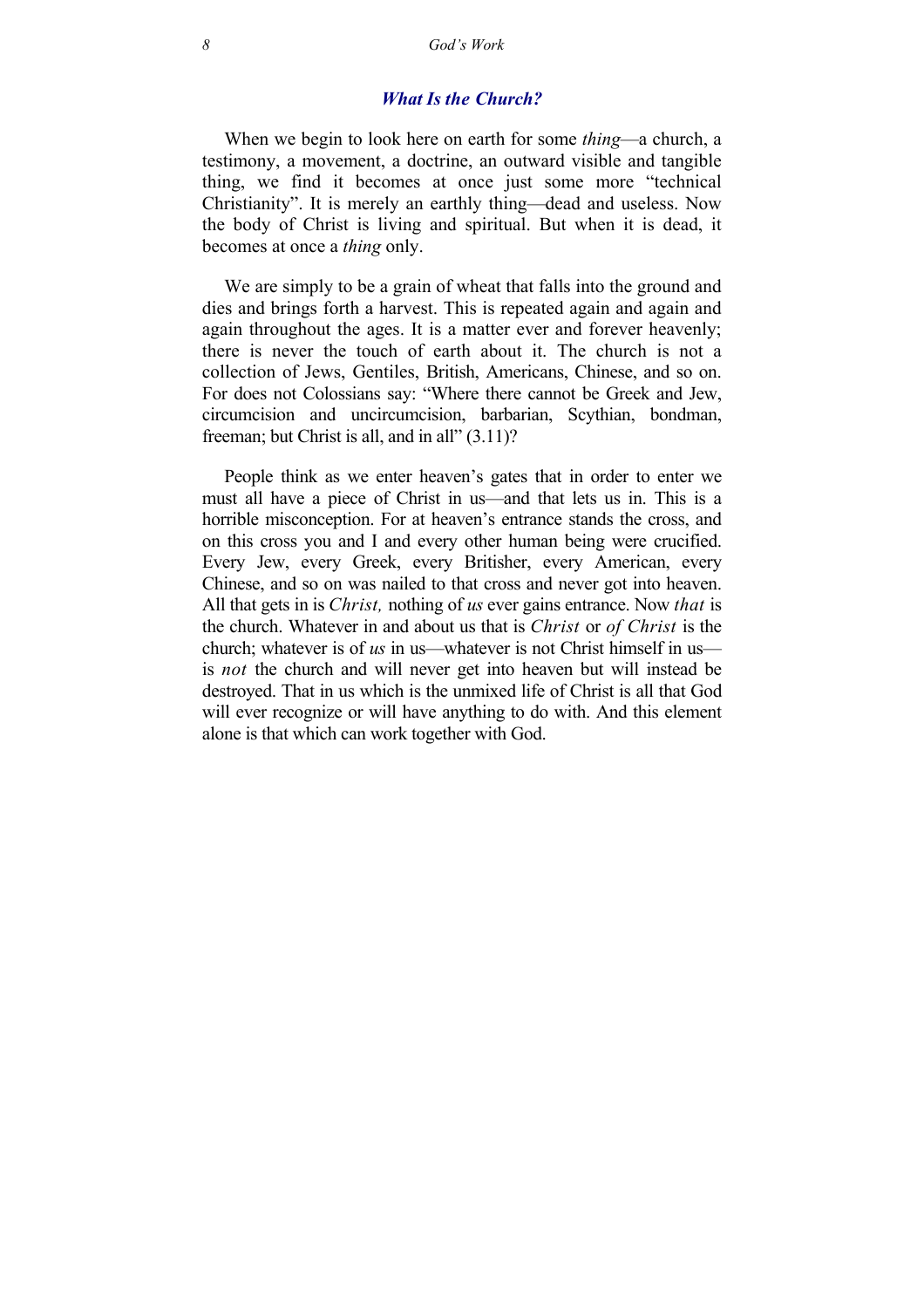## **2God's Work in This Dispensation**

<span id="page-8-0"></span>

*But unto each one of us was the grace given according to the measure of the gift of Christ. . . . And he gave some to be apostles; and some, prophets; and some, evangelists; and some, pastors and teachers; for the perfecting of the saints, unto the work of ministering, unto the building up of the body of Christ: till we all* 

*attain unto the unity of the faith, and of the knowledge of the Son of God, unto a full-grown man, unto the measure of the stature of the fulness of Christ: that we may be no longer children, tossed to and fro and carried about with every wind of doctrine, by the sleight of men, in craftiness, after the wiles of error; but speaking truth in love, may grow up in all things into him, who is the head, even Christ; from whom all the body fitly framed and knit together through that which every joint supplieth, according to the working in due measure of each several part, maketh the increase of the body unto the building up of itself in love. (Eph. 4.7,11-16)*

We will now take up the subject of what is God's work in *this*  dispensation. We find this given in the passage cited above. God's work in this dispensation is to form the body of Christ. And the work of the church is precisely the same—to form the body of Christ: "All the body . . . maketh the increase of the body unto the building up of itself in love." No mission, no Bible school, no evangelistic band, etc., etc., can ever take the place of the church or do the work of the church.

#### *For the Perfecting of the Saints*

The average church today is concerned mainly with the saving of souls; but in the New Testament—and right here in Ephesians—this is just not so. Christ has given some to be apostles, some to be prophets, some to be evangelists, and some to be pastors and teachers. Why? For the perfecting of the saints. The church's main concern today seems to be the saving of people from hell, from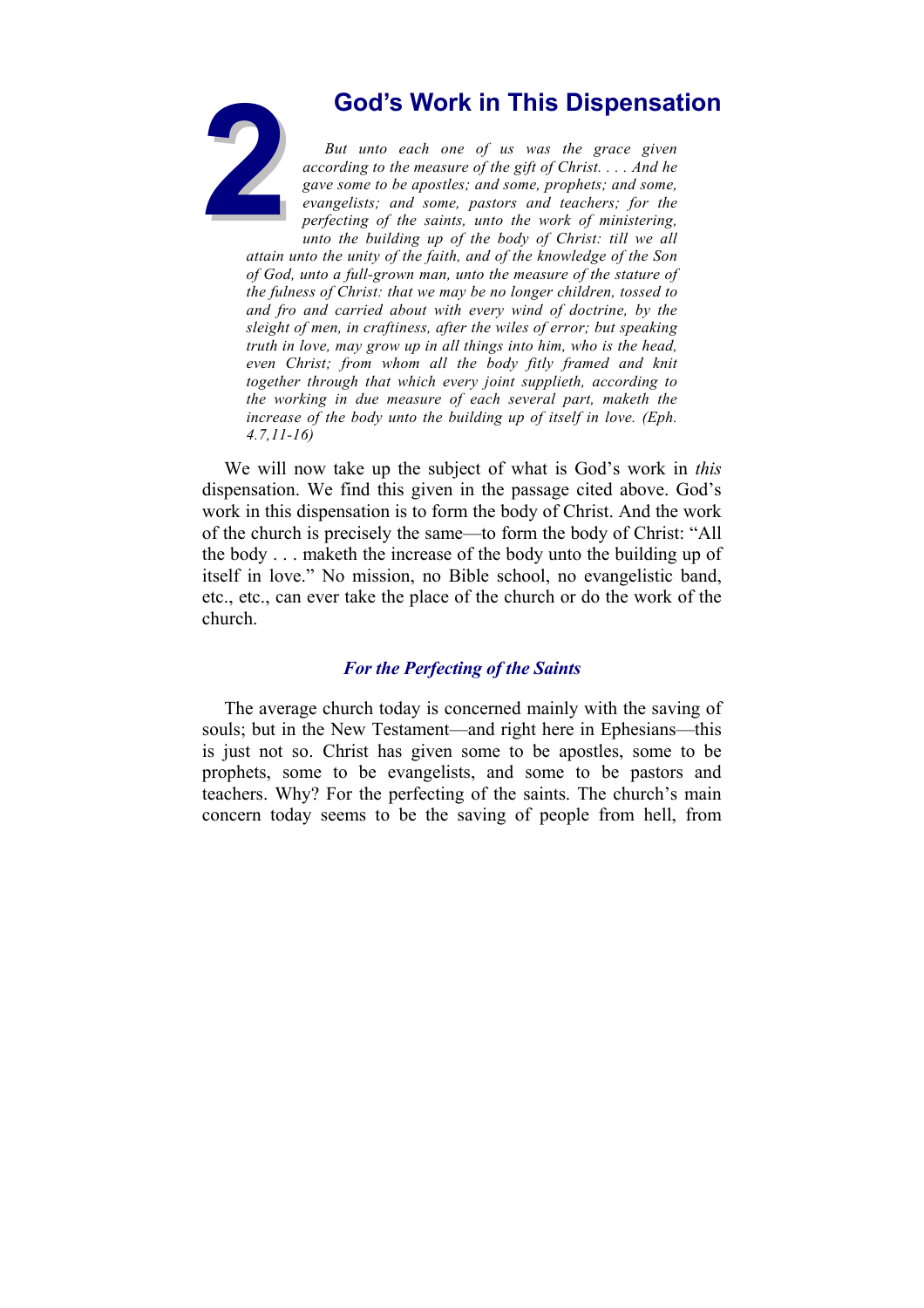punishment, from sorrow and loss. This is good, but it is not God's thought for the church. It is not His work for the church. His appointed task for the church is "the perfecting of the saints", because His work and the church's work is the forming and edifying of the body. It is said that in view of the incarnation of the Lord Jesus God purposed for Him a body; even so, the Lord God is also preparing a body for Him today. The apostles and prophets and evangelists and pastors and teachers are given to the church to build up the body; that is, they as members of the body are for the building up of the body. The members of the body are *for* the body. The gifts to the church, which are members of the body, are for the body. The body is to build up the body.

#### *Not Teaching, but Life*

Can work for God therefore be outside of the church in some mission or evangelistic band or other organ? Never! Because it has got to be the church itself—the body—which does the work of the body. This settles the question of independent workers or independent works or independent missions, small or large, highly organized or motivated by faith. If apart from the body, they are apart from God's order.<sup>\*</sup>

This is not a principle or a teaching, it is a matter of *life.* If you have revelation concerning this, then the moment you do the least little thing that is individualistic and not related to the body you will sense it and know it is wrong, be it ever so small a thing. There is absolutely no place for independency or individualism—for that is self, that is you, it is not Christ.

1

<sup>∗</sup> God in His sovereignty may use such workers or works or missions, but this does not prove that they are after God's order.—*Editor*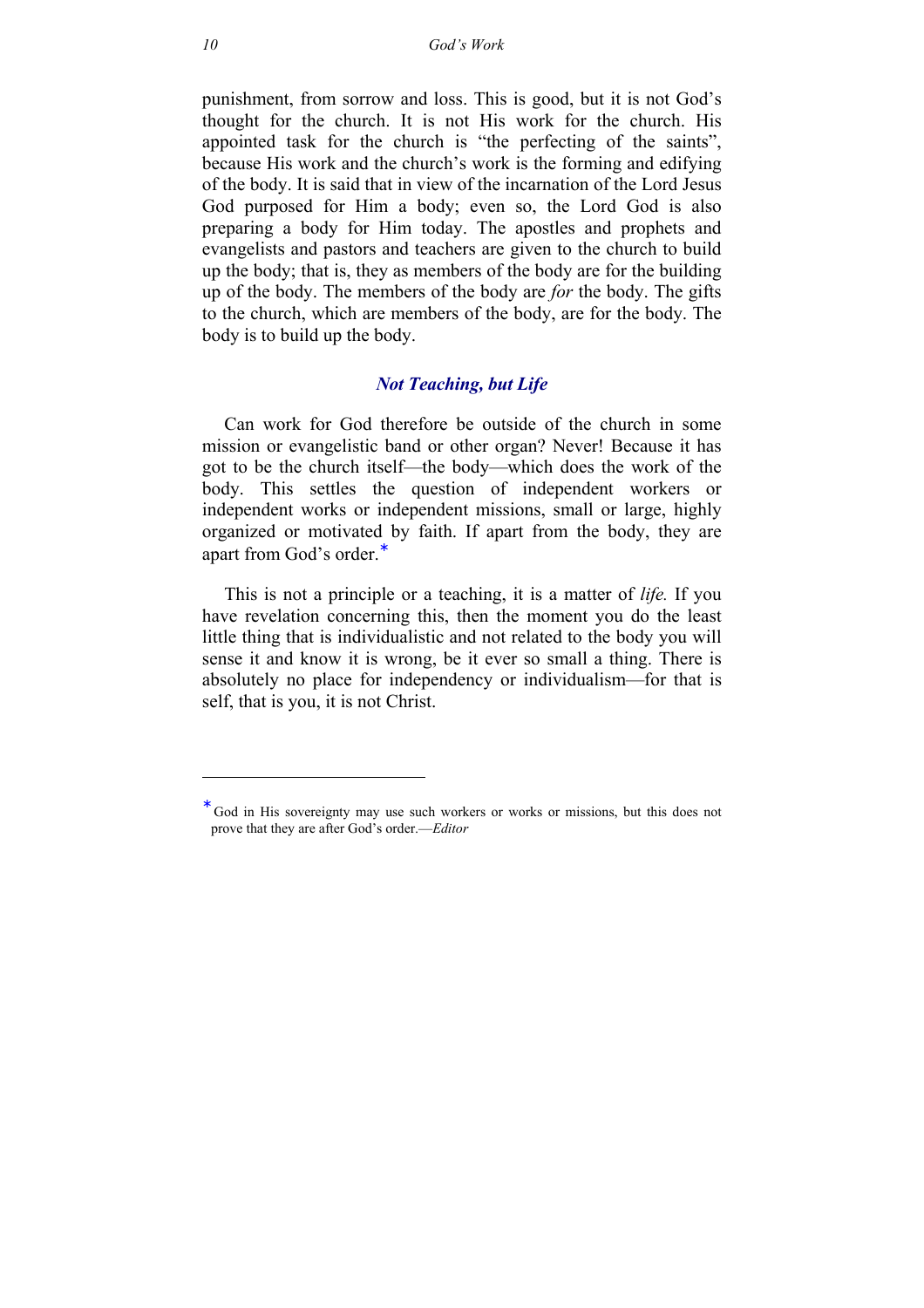Do you have this as a teaching? If you do not have body consciousness you have it in the mental realm and not by revelation. And if so, it is something you have taken on from the outside; it does not come from within. It is not spontaneous and it is not life to you. Instead, it is a thing in your mind and not a revelation; otherwise you would have body consciousness. If it is something you can put off, or get away from, or shelve, then you do not have revelation on the body.

If you are really *in* the body experimentally by revelation, you cannot get away from it. You have no other way, there is no choice, there is but *one* way for you. If you do not go *this* way, then there is *no other* way for you because you have seen the body by revelation. If it is revelation it will be an *inward* thing—in your spirit, not an outward thing—in your mind.

Outside of the church which is His body there is no possibility of work for God. If you go to a place where there is a *true* church, that is, an expression of the body of Christ which really is His church, you cannot work apart from that church, that is, unrelated to it. Do not get the idea that apostles, prophets, evangelists, pastors and teachers are the only workers God has set up in the body and for the body. No indeed; every single member of the body is meant by God to work for God and for the body unto the edifying of the body. It is not that some are workers and some are simply members of the body. All are workers. The body of Christ is to build itself up. *All must be out from the body and all must be for the body.* 

We are not here to set up something, to establish a "thing", to be a pattern for worship, to represent a new movement. We are here to represent an expression of the life of Christ in His body. Whatever in Shanghai is of the Lord, whoever is the Lord's, whatever and whoever represents a measure of the life of Christ—we own them as belonging to us. They are parts of us, whether they realize or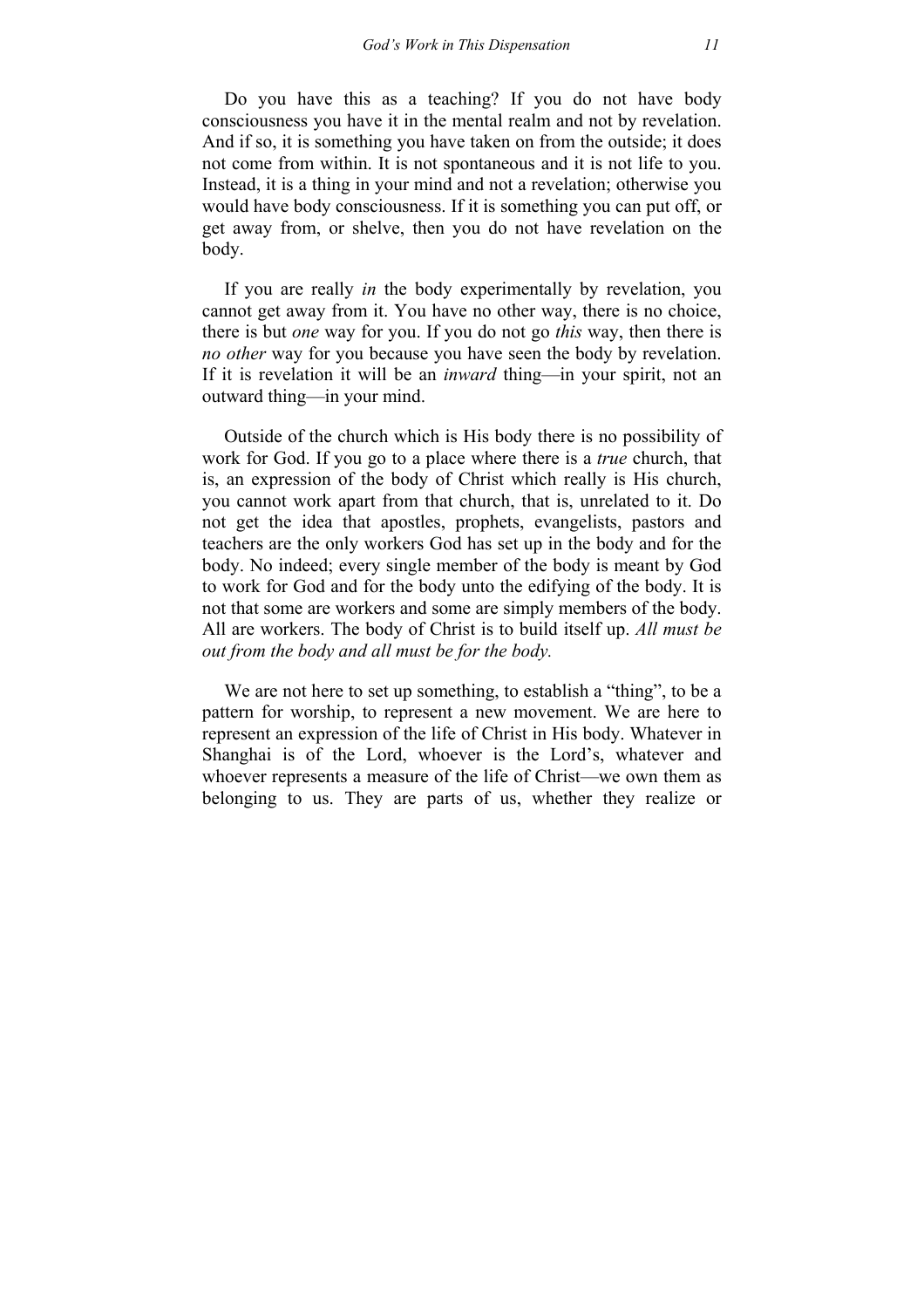recognize it or not, and we are parts of them. Unless it is a *living*  thing, it is not the church. A dead thing cannot be His body.

So often what holds a mission or a work together is a set of doctrines, some special teachings, or the founder himself who may have been a godly man. The Lord deliver us from this, for it is all a dead thing. The Holy Spirit cannot support it or minister to it, for it is a "thing" and the Holy Spirit can only use a living organism—the body, the church. All work must be out from the church and all work must be for the church, unto the building up and edifying of the church.

#### *As a Body*

The goal of all this is found in Ephesians 4.13: "Till we all attain unto the unity of the faith, and of the knowledge of the Son of God, unto a fullgrown man, unto the measure of the stature of the fulness of Christ." This can never be realized individually; it can only be realized and attained to *as a body.* Hence let us ask God to deal with us, to cut off all individualism, all self-thinking and self-deciding, all individualistic action and movement. All our life must be lived in the body. Ask the Lord to teach us how to live there. Body life is not something that we can study. It is a most natural and spontaneous thing if we are *in* the body by *revelation.*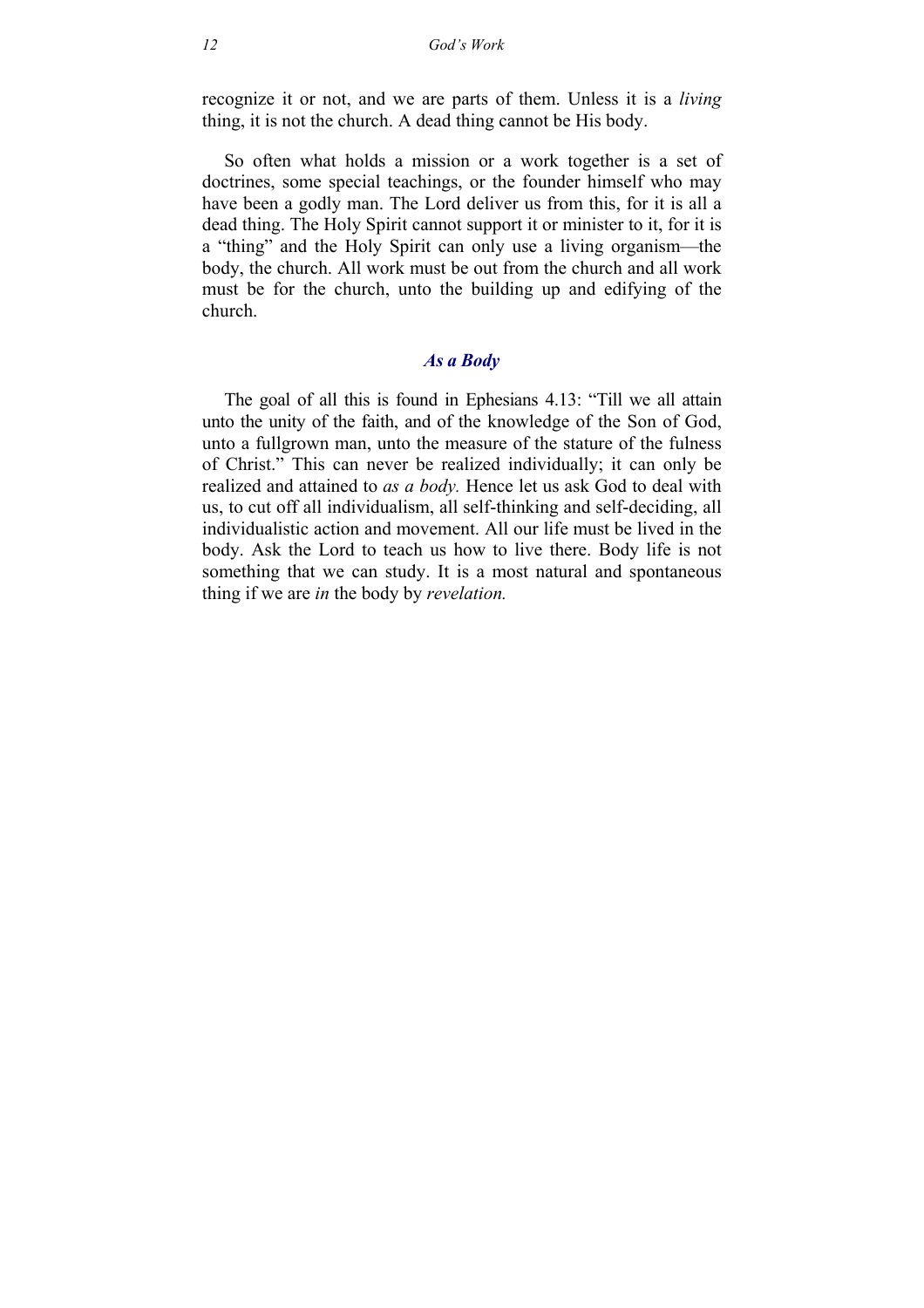

# <span id="page-12-0"></span>**3Revelation on God's Eternal Purpose**<br>**3Revelation on God's Eternal Purpose**<br>*And Jehovah said, Shall I hide from Abraham that*<br>*brethren And hogen dreamed a dream, and he told it to his*<br>*brethren And he dreamed yet* **Purpose**

*And Jehovah said, Shall I hide from Abraham that which I do? (Gen. 18.17)*

*And Joseph dreamed a dream, and he told it to his brethren . . . And he dreamed yet another dream, and told it to his brethren. (Gen. 37.5,9)*

*And Jacob called unto his sons, and said: Gather yourselves together, that I may tell you that which shall befall you in the latter days. (Gen. 49.1)*

*According to all that I show thee, the pattern of the tabernacle, and the pattern of all the furniture thereof, even so shall ye make it. (Ex. 25.9)*

*The meek will he guide injustice; and the meek will he teach his way. . . . The friendship of Jehovah is with them that fear him; and he will show them his covenant. (Ps. 25.9,14)*

*For I shrank not from declaring unto you the whole counsel of God. (Acts 20.27)*

*But I hold not my life of any account as dear unto myself, so that I may accomplish my course, and the ministry which I received from the Lord Jesus, to testify the gospel of the grace of God. (Acts 20.24)*

*If so be that ye have heard of the dispensation of that grace of God which was given me to you-ward; how that by revelation was made known unto me the mystery, as I wrote before in few words . . . whereof I was made a minister, according to the gift of that grace of God which was given me according to the working of his power. (Eph. 3.2,3,7)*

The eternal purpose of God can never be understood or grasped by the mind. It has to come by revelation. All work for God begins with consecration or is based on surrender. But such consecration or surrender only comes through revelation. As a matter of fact, the work of God (not our work, but God's work through us) begins only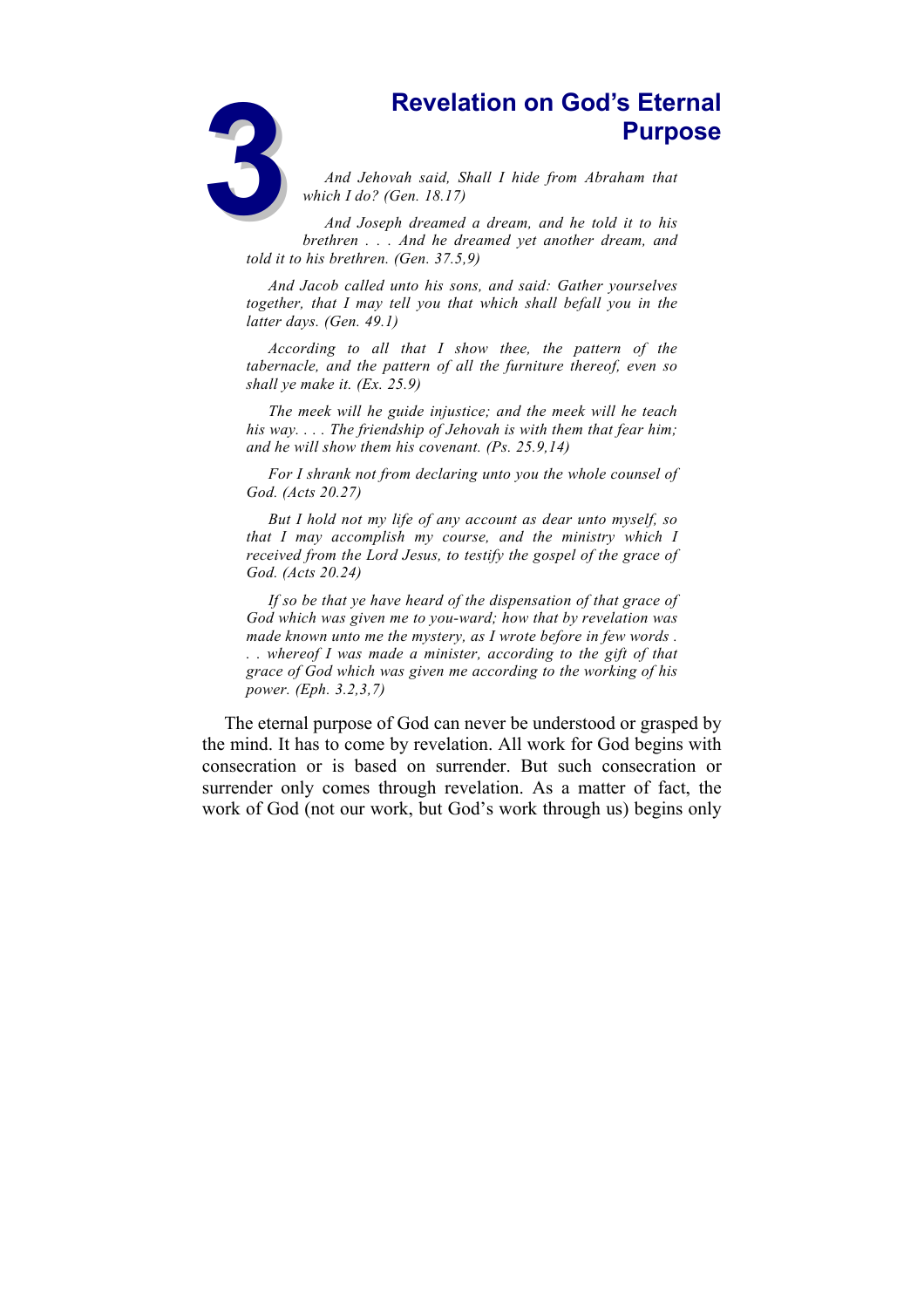when revelation comes. Outwardly is the heavenly vision, inwardly is the revelation.

God does not want us to just do a kind of general, miscellaneous sort of work for Him. He desires us to know His whole plan and to be working with Him toward a clear purpose and plan. For we are not only His servants but also His friends.

All surrender and consecration is valuable, but when it comes right down to it, it is only after revelation that surrender and consecration can be of much value, because only then can it be complete. Our surrender before this revelation is only in view of salvation. He has bought me with His blood, His love toward me is unspeakable. Therefore, I *ought* to give myself to Him. I ought to give myself and all that I have to Him because of His saving grace and love. But after revelation it is a different matter. When we see God's eternal purpose, it calls for a tremendous giving of ourselves to this purpose, with a surrender we have never dreamed of before something deeper and more utter. Paul said, "I was not disobedient unto the heavenly vision" (Acts 26.19). He could go through anything and bear anything because of the heavenly vision.

Joseph was a perfect type of God's people, gathering up in himself all those who had gone before. But the crisis for him came when he dreamed his dreams. This was for him his revelation, in which he saw God's purpose and his own part in it. This was the beginning of God's work through him.

Moses had to go up to the mountain-top to receive the mountaintop pattern for the life of God's people—the Ten Commandments and all the law of God. Later, he had to obtain the pattern of the tabernacle: "See . . . that thou make all things according to the pattern that was shown thee in the mount" (Heb. 8.5).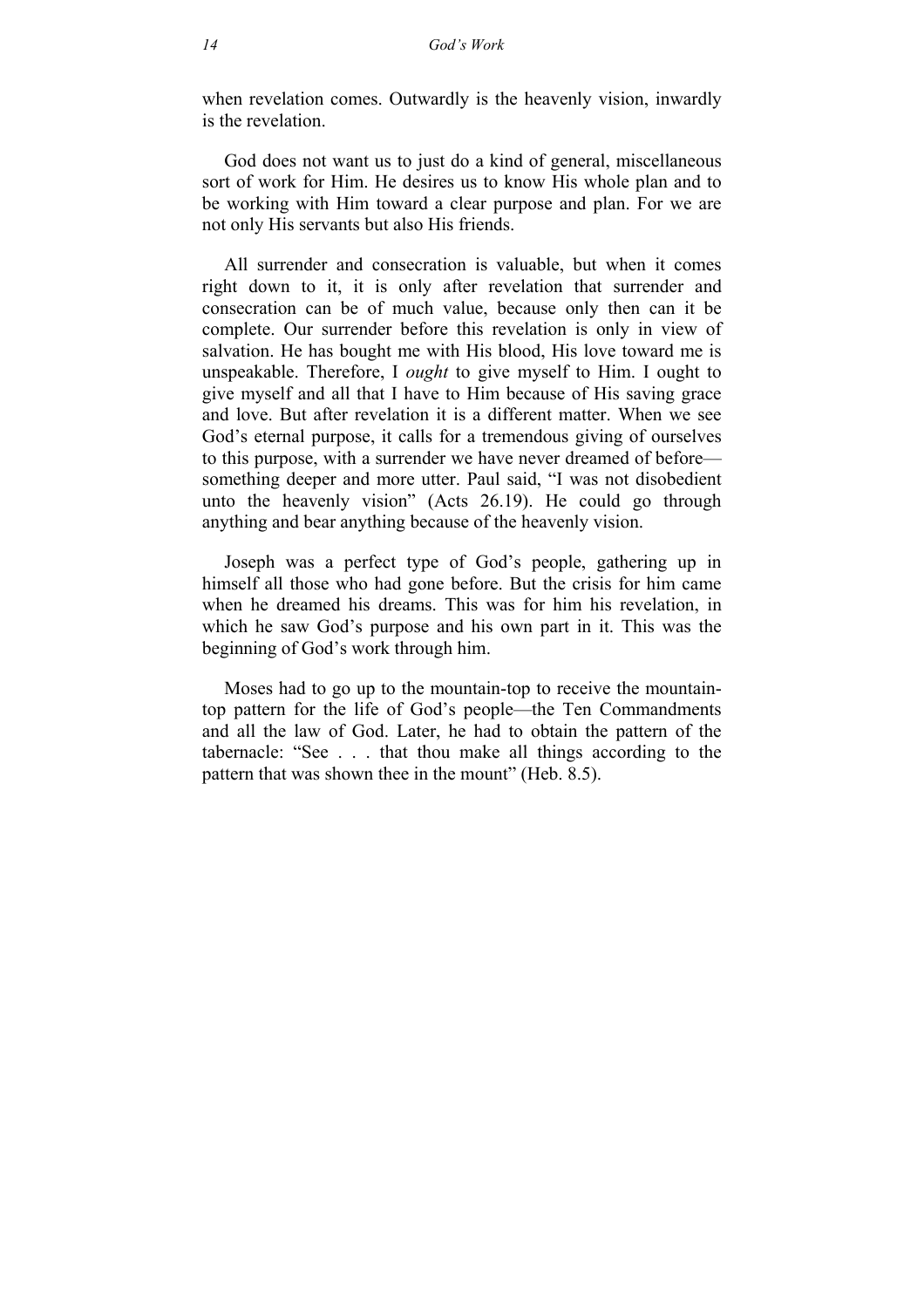In the tiniest bit of work we do for God it must be done according to the pattern shown us in the mount; that is, according to the revelation God has given us of His eternal purpose and plan. But the revelation that Joseph and Moses and others had had was individual. This is not so today. Today the revelation is to the church. It is not a different revelation for each individual, but the same revelation is given for the entire church.

#### *Spiritual Work Based on Revelation*

All spiritual work for God comes out of revelation. Apart from revelation on God's eternal purpose, there can be no truly spiritual work. There can be scattered, miscellaneous work for God which is blessed by Him, but it cannot be truly called spiritual work or coworking with Him unless it issues out of revelation as to God's eternal purpose. It must be revelation and not just a mental grasp of it—not just an understanding it and seeing it intellectually, for this is useless. It needs to be a "seeing" in your spirit: a seeing what the sphere and limitation of God's working are.

Now only revelation can deal with both work and worker. This light from heaven smashes us to bits. It shatters and slays *us* and *our work*. If it is mere doctrine or teaching it will leave us after a while. It goes, it evaporates as it were. But if it is light or revelation it is our *life*, and we cannot get away from it.

One day the Lord Jesus said, "He that eateth my flesh and drinketh my blood hath eternal life; and I will raise him up at the last day. . . . He that eateth my flesh and drinketh my blood abideth in me, and I in him. As the living Father sent me, and I live because of the Father; so he that eateth me, he also shall live because of me." Many were stumbled by this and left Him. But the disciples, when He asked if they also would leave Him, replied: "Lord, to whom shall we go? thou hast the words of eternal life." (John 6.54,56,57,68) When we see the light it becomes our life, and there is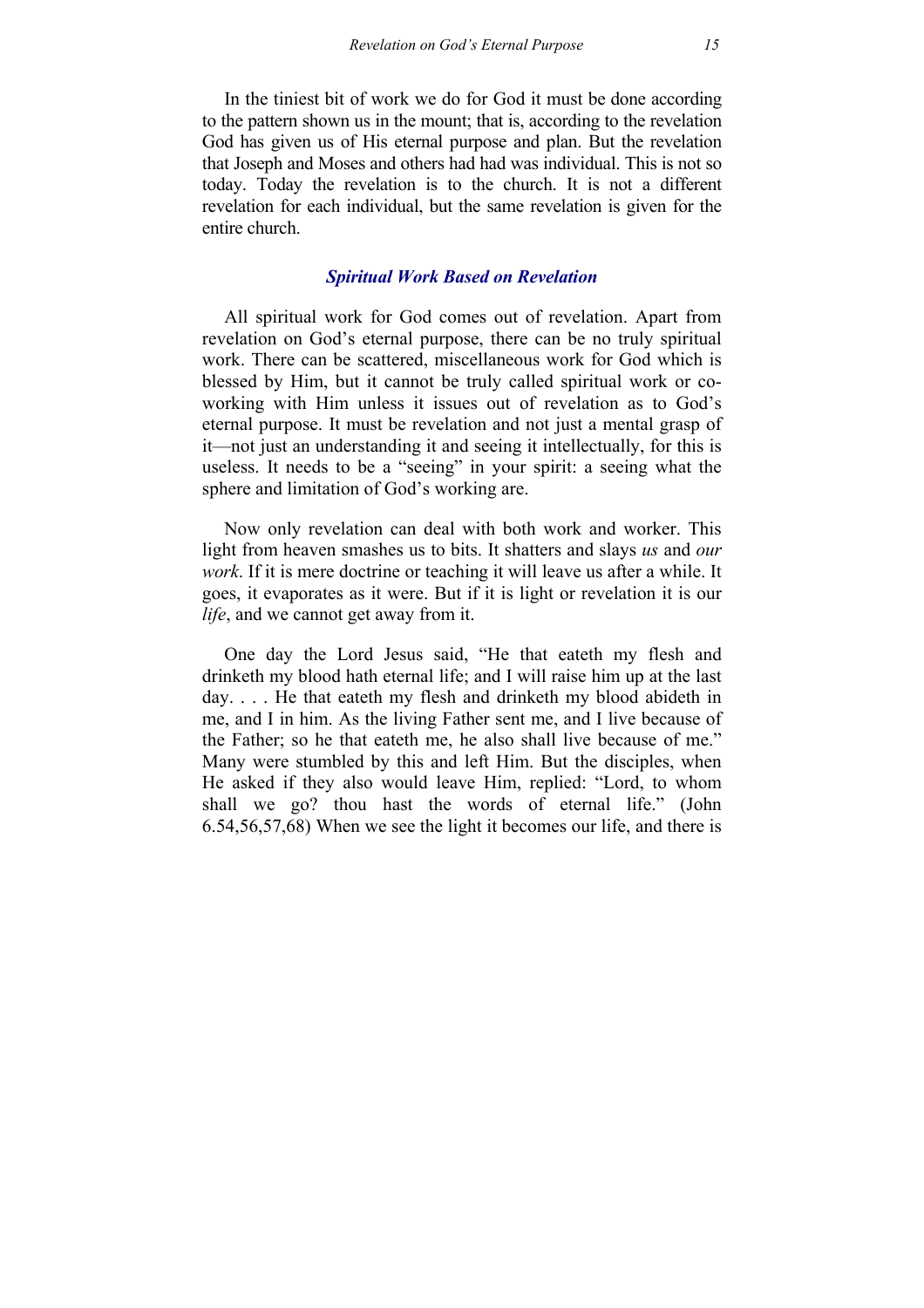no alternative. We have no other way, for it is our very life. If we cannot go that way, we die. But thank the Lord, it is not something we have to remember or try to recall. If we have seen, we have seen and always will see. It never leaves us. For we find that the body answers to everything: it is our very life. We cannot live outside the body.

#### *To Whom Revealed?*

Every spiritual thing we possess has come to us by revelation. It comes in this succession: (1) light, (2) revelation, (3) life, that is, God's life, and (4) all His riches, all He is.

If God wants to do a new thing—a special thing—in Shanghai, in China, or anywhere in the world, will He disclose it to you or hide it from you? How many are there in Shanghai whom He will confide in if He is going to do something here? Let us see that it is only to His closest and dearest friends that He will disclose His secrets and His plans. This should be a sobering thought to all of us.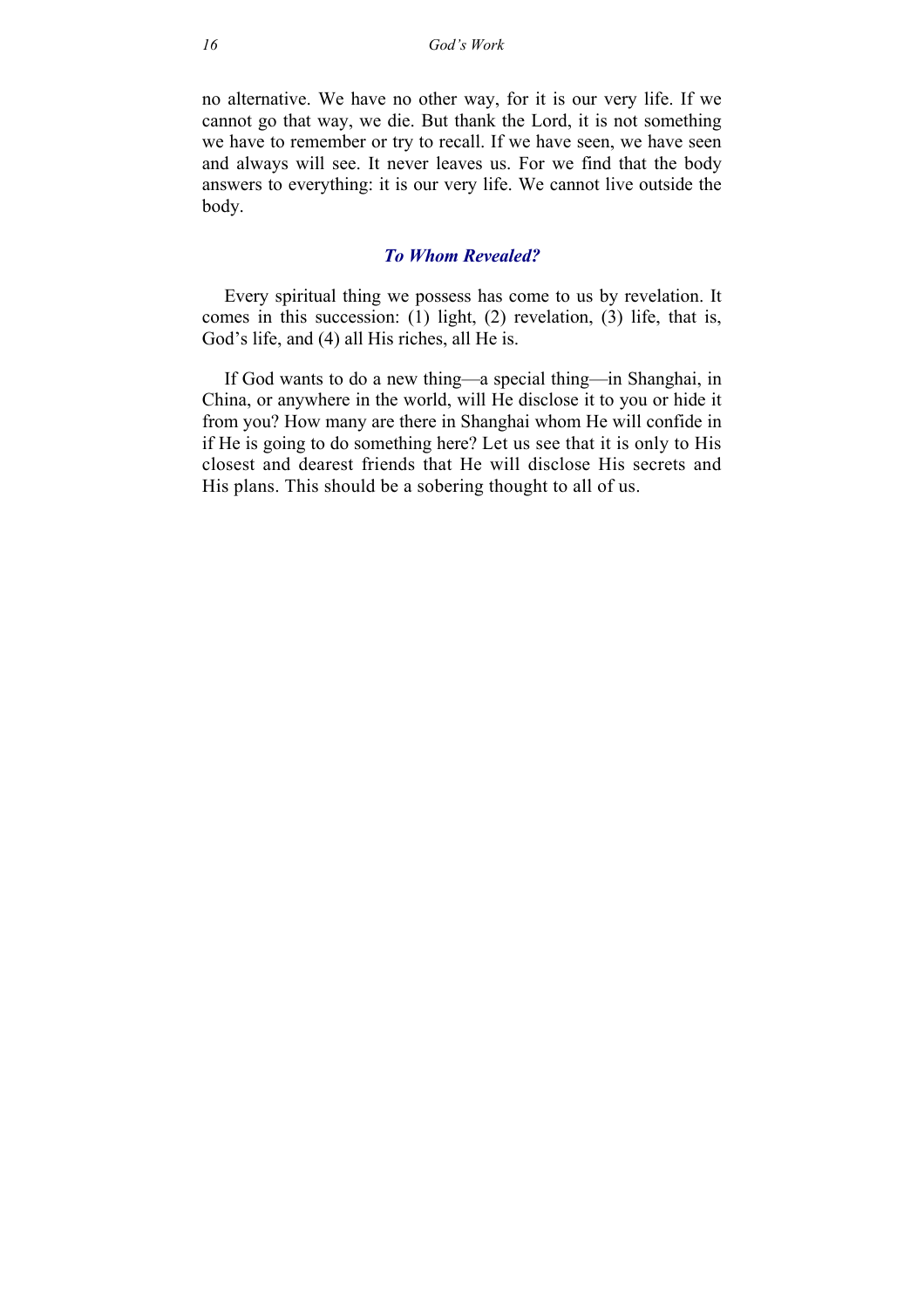<span id="page-16-0"></span>**4Life Builds**<br> **4Life Builds**<br> **4Life Builds**<br> **4Life Builds**<br> **5Life Builds**<br> **4Life Builds**<br> **4Life Builds**<br> **4Life Building** to the measure of the gift of Christ . . . And he<br>
gave some to be apostles; and some, prophe *But unto each one of us was the grace given according to the measure of the gift of Christ . . . And he gave some to be apostles; and some, prophets; and some, evangelists; and some, pastors and teachers; for the perfecting of the saints, unto the work of ministering, unto the building up of the body of Christ: till we all* 

*attain unto the unity of the faith, and of the knowledge of the Son of God, unto a fullgrown man, unto the measure of the stature of the fulness of Christ. (Eph. 4.7,11-13)*

*But to each one is given the manifestation of the Spirit to profit withal. For to one is given through the Spirit the word of wisdom; and to another the word of knowledge, according to the same Spirit: to another faith, in the same Spirit; and to another gifts of healings, in the one Spirit; and to another workings of miracles; and to another prophecy; and to another discernings of spirits; to another divers kinds of tongues; and to another the interpretation of tongues: but all these worketh the one and the same Spirit, dividing to each one severally even as he will. (1 Cor. 12.7-11)*

*He that speaketh in a tongue edifieth himself; but he that prophesieth edifieth the church. Now I would have you all speak with tongues, but rather that ye should prophesy: and greater is he that prophesieth than he that speaketh with tongues, except he interpret, that the church may receive edifying. (l Cor. 14.4,5)*

*Not that we are sufficient of ourselves, to account anything as from ourselves; but our sufficiency is from God; who also made us sufficient as ministers of a new covenant; not of the letter, but of the spirit: for the letter killeth, but the spirit giveth life. (2 Cor. 3.5,6)*

*Therefore seeing we have this ministry, even as we obtained mercy, we faint not: . . . But we have this treasure in earthen vessels, that the exceeding greatness of the power may be of God, and not from ourselves; we are pressed on every side, yet not straitened; perplexed, yet not unto despair; pursued, yet not forsaken; smitten down, yet not destroyed; always bearing about in the body the dying of Jesus, that the life also of Jesus may be*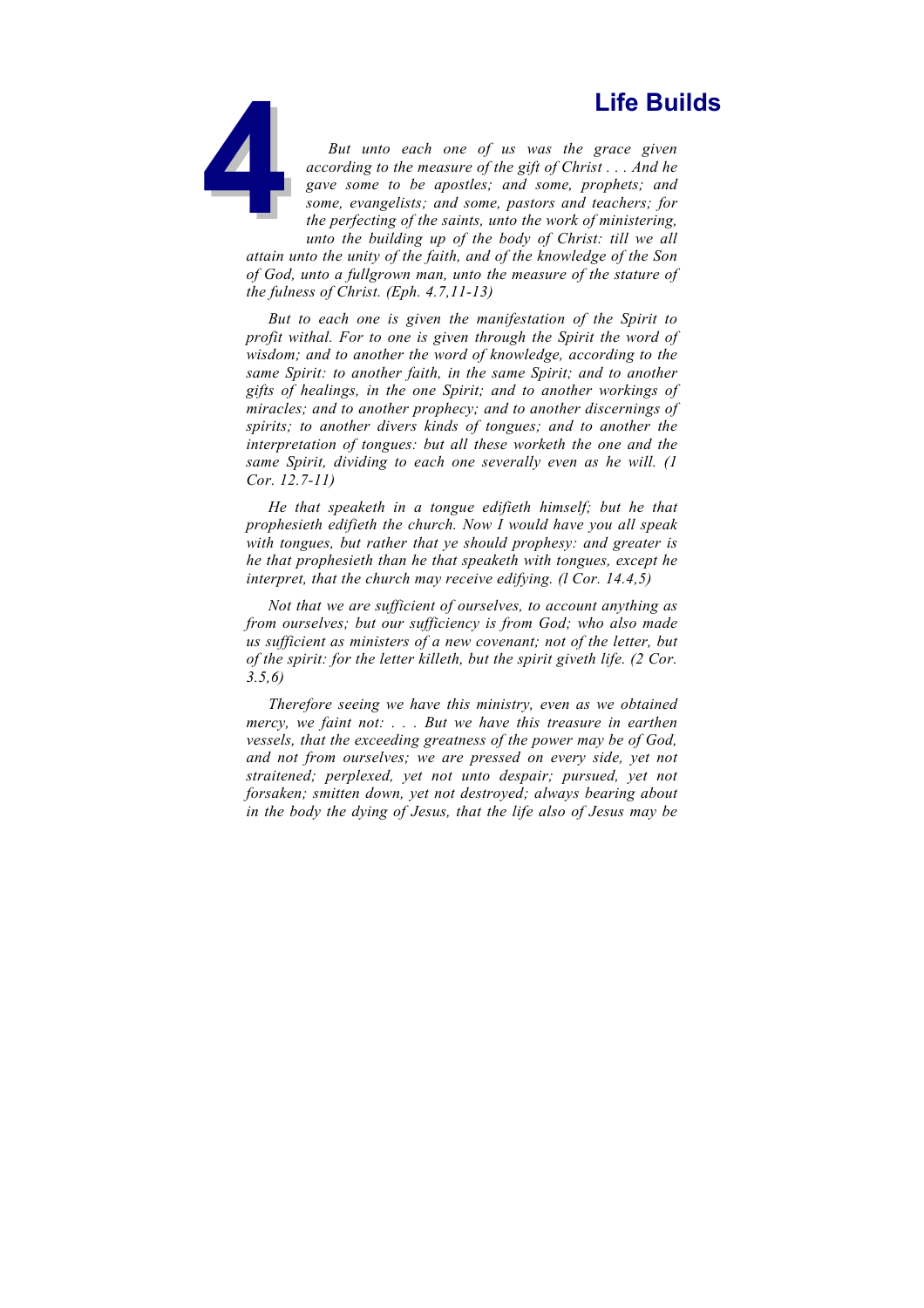*manifested in our body. For we who live are always delivered unto death for Jesus' sake, that the life also of Jesus may be manifested in our mortal flesh. So then death worketh in us, but life in you. (2 Cor. 4.1,7-12)* 

If we have not seen the eternal *purpose* of God we will never see what the *work* of God is. All God's work is to be done in and through the church. This work has as its aim to form and to build up the body of Christ; this work is to be done by the whole body itself, and not by isolated individuals or missions, or by acting independently from the church. Such work of the church must be entirely out from God and for His Son.

To be a co-worker with God we must have revelation, otherwise we are not working *in* His eternal purpose and *unto* His eternal purpose. The beginning of all work for God is a surrendering and an offering up of ourselves that come as a result of revelation. The reason there must be revelation is because this light of God kills all that is not of Him—all that is out from man. When revelation comes we find there is no alternative, no other way by which to go. It is either to go this way or die.

## *Two Ways to Build Up the Body*

How can we be co-workers with God and build up the body? If our work is only to save people, the worker would appear to play quite an important part. It would also seem in a sense to be a work for man. But if our work has as its purpose to build up the body, then man is completely ruled out; for the body is *Christ*. It is all for Christ, and therefore nothing of man can come in.

In 1 Corinthians 12 the many gifts of the Spirit are set forth, with Paul emphasizing both words and acts; but in 2 Corinthians 4 we have acts only. There are two different ways of building up the church. Now just what is the value of these gifts of the Spirit in building up the church? How is such value compared to the value of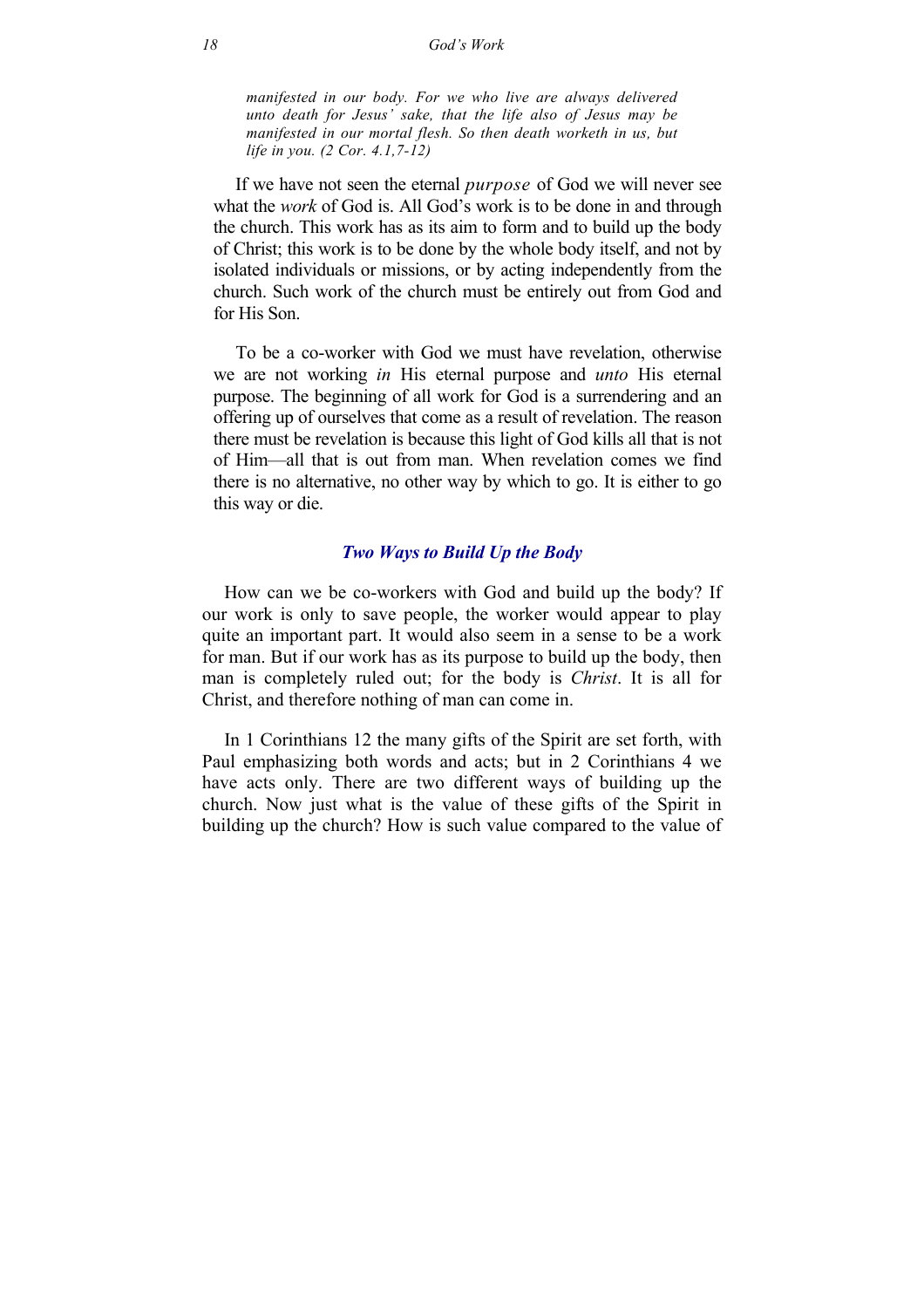the life in the Spirit? Paul in 2 Corinthians Chapters 3 through 10 is emphasizing what his New Covenant ministry is. That ministry does not lie in the gifts, but in the exceeding greatness of the treasure contained in the earthen vessel; that is, Christ in him.

2 Corinthians 4.10,12—"Always bearing about in the body the dying of Jesus, that the life also of Jesus may be manifested in our body . . . So then death worketh in us, but life in you"—is an utterly different thing from Romans 6. It means death keeps on working: the death of Christ works and works day by day in us, with the result that life flows out to others. And thus is the church built up.

Here, then, do we have the two ways by which the church is to be built up: (a) 1 Corinthians 12, by the gifts of the Spirit; and (b) 2 Corinthians 4, by death working in us that life may work in others.

Which way has built you up the most? Has your inner life been built up the most by the gifts of the Spirit, or by those whom you have known who know the crass applied to their inmost lives—who always bear about in them the dying of Jesus that the life of Jesus may be manifested? This is cross-bearing. Let death never cease to work in you and me that life may never cease to flow out to others.

We see people with a rich use of the gifts: the gift of healing, the gift of casting out demons, the gift of utterance, or the speaking in tongues. And we think how rich they are, how much blessed and used of God. But is this really so? These are the gifts of childhood. They are for the baby stage only, useful and necessary during that period; but, we must grow up.

What really edifies and helps most is not the gifts or utterances of those who have these gifts, but the life of those we come in contact with who *deeply know the cross*, who know the cross within and bear it daily. Take, for example, a company of newly-saved Christians. Now for the first few years the Lord may give them gifts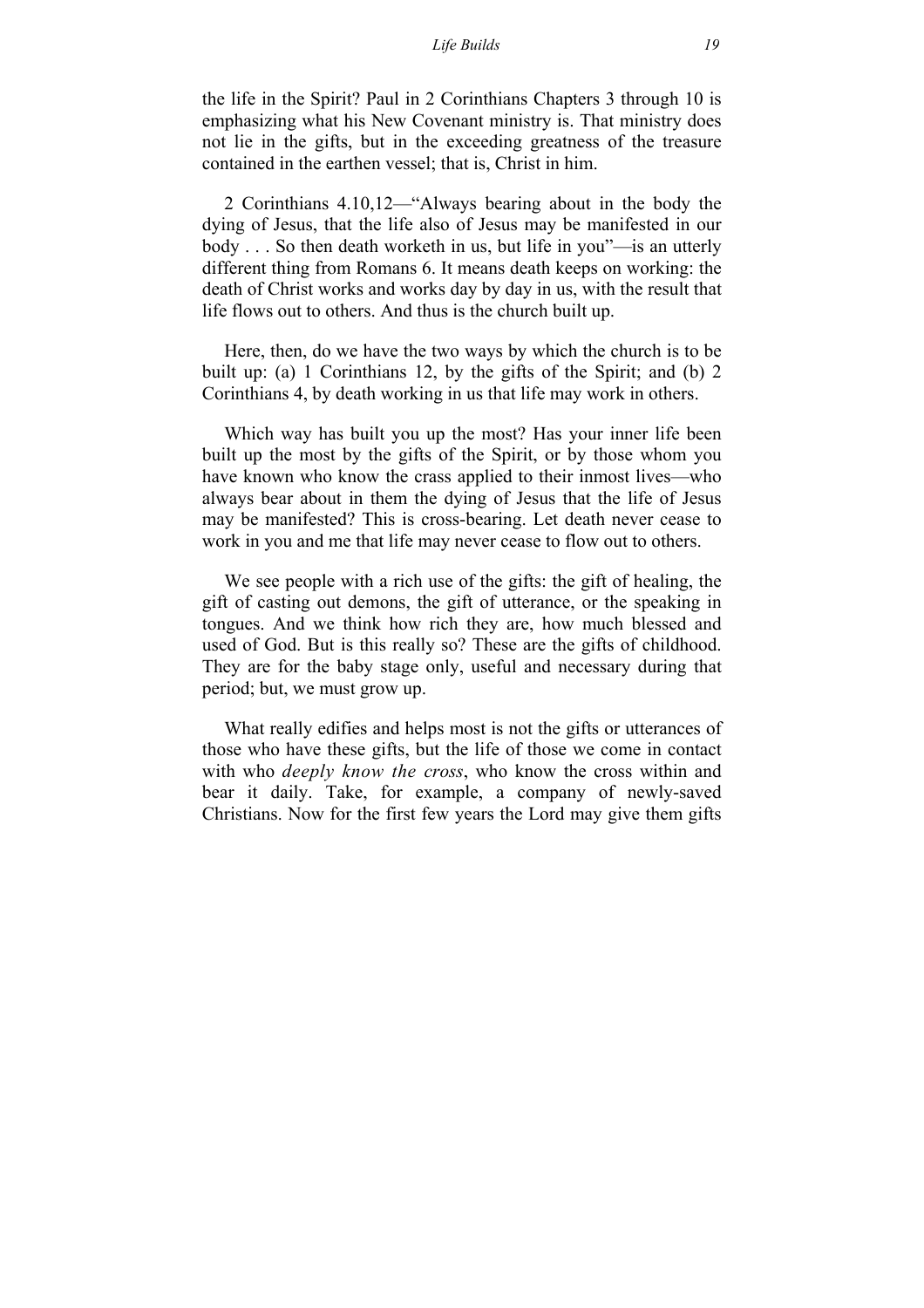to cause them to wonder at His power and glory and to strengthen their weak faith. But once it is strong enough, He will remove the gifts and bring in the cross. There are grave dangers associated with the gifts, the greatest of which is "spiritual" pride. One can stand up in the Spirit (that is, the outpoured Spirit) and utter a few wonderful sentences that no one else can utter. "I feel I am really something!" he thinks. Yet his inner life may be infantile compared to another believer who has not the gifts but who deeply knows the cross.

God sovereignly bestows gifts upon one here and one there that they may serve as His mouth-pieces for a time when nothing else will be understood because we are babes and He cannot meet us on any other level. Indeed, He will use any mouth—even that of an ass. But it is a limited ministry of the kindergarten type, and is prone to puff up.

What God really wants and is waiting and working for are vessels in whom the words He may have given us to utter are taken up by His Spirit and inwrought into our inmost being by the cross until they become our very life; and then ours is a ministry of *life,* life that ever flows out from a death that is ever working in us. So that anyone who trusts in gifts is being foolish, for these gifts do not alter the inner man. A church which tries to build itself up by the gifts will end up being a carnal church always, since it is not God's way for the building up of the church except in the nursery stage.

## *His Way Is Life*

God's way is life and through life. Many times you go to a meeting and some ignorant, unlearned brother prays or rises and says a few words. Perhaps there is not so much to what he says, yet you feel blessed in the deepest part of your being. "Deep calleth unto deep" (Ps. 42.7). What has happened is, that you have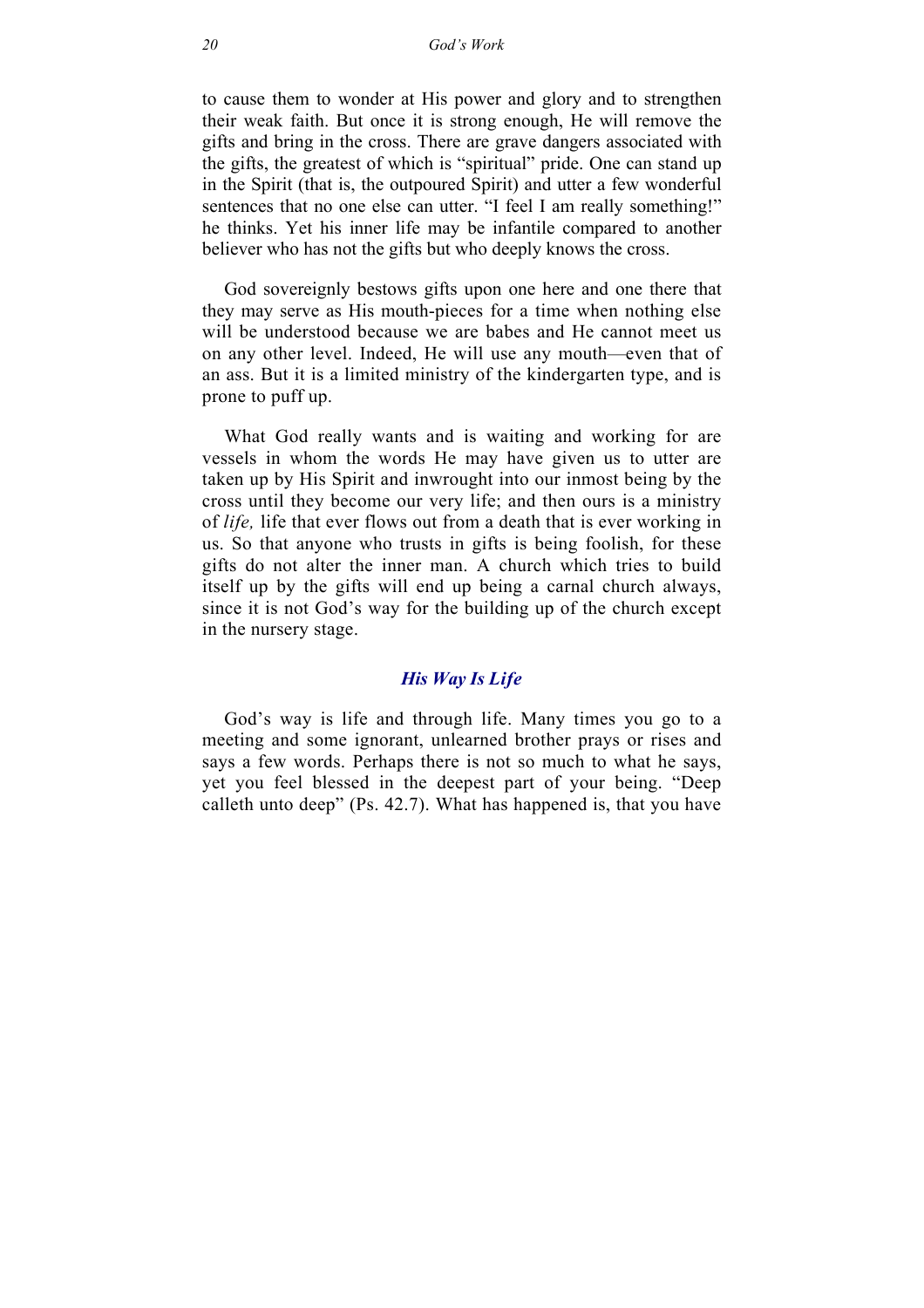touched life, and you are edified and strengthened and helped. That one has ministered *life* to you.

The ones who are "whole" or "entire" or "intact" can never minister life, for it is only the broken ones who can minister life. Only out of their brokenness can come forth life. This is God's perfect way. May the Lord cast down every proud one; may He break, and break, and break us again. May He deal with all our natural life. May the cross be drastically and deeply applied—that life may be ministered to His needy ones.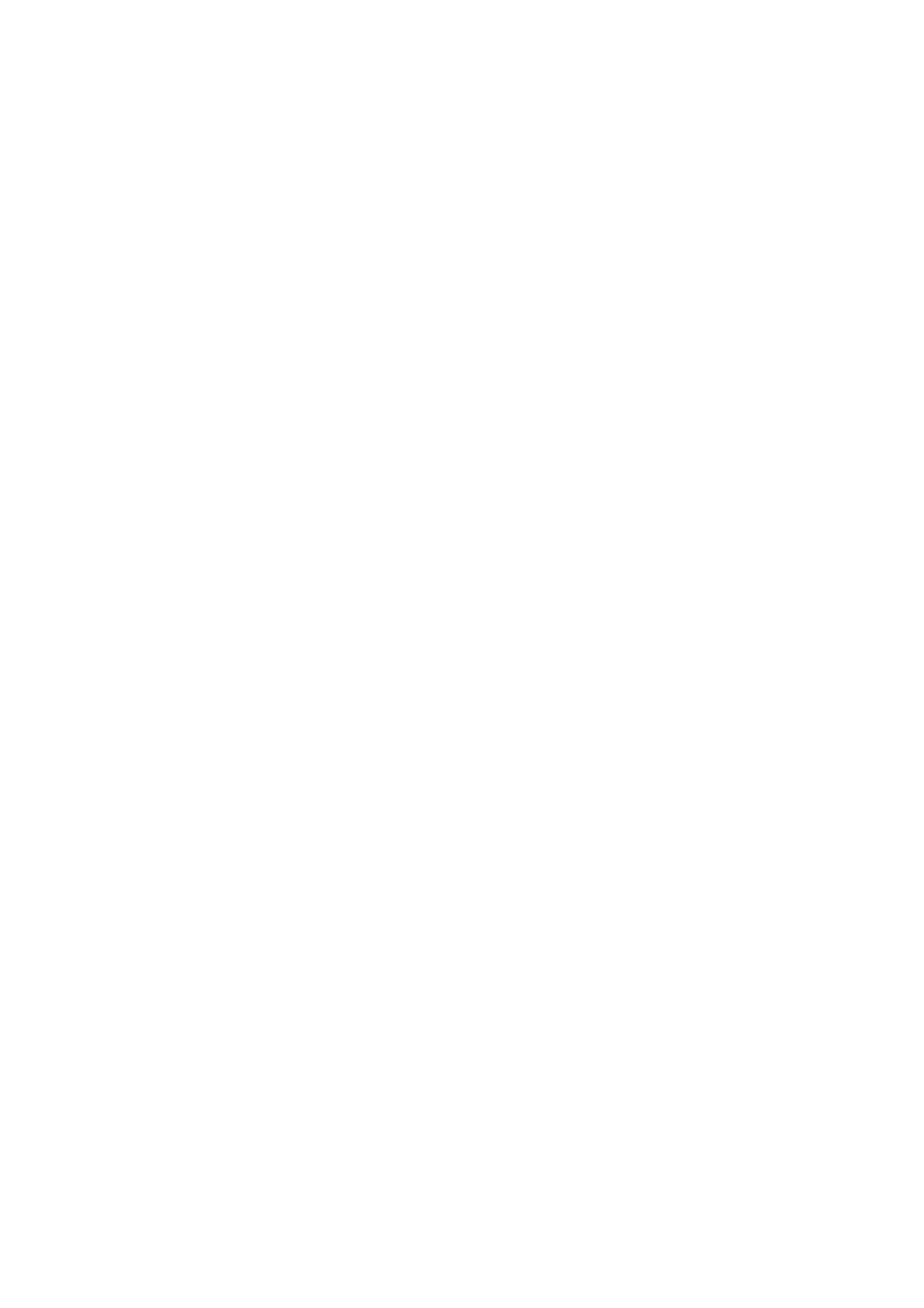

<span id="page-22-0"></span>**5 Srokenness Releases Life**<br>
Love never faileth: but whether there be prophecies,<br>
they shall be done away; whether there be tongues, they<br>
shall cease; whether there be knowledge, it shall be<br>
done away. (1 Cor. 13.8)<br>
F *Love never faileth: but whether there be prophecies, they shall be done away; whether there be tongues, they shall cease; whether there be knowledge, it shall be done away. (1 Cor. 13.8)*

*From whom all the body fitly framed and knit together through that which every joint supplieth, according to the working in due measure of each several part, maketh the increase of the body unto the building up of itself in love. (Eph. 4.16)*

There are two ways of serving the body: the one through the gift is objective; the other through the cross inwrought by the Spirit is subjective. In some local churches God must needs use the one, in other local churches He is able to use the other. Spiritual gift can be termed a "Divine loan"; He loans His own power and gifts to you. It is something quite outside yourself, apart from yourself. Take as an example the man Samson: he could do most unusual things, things quite unique and different from all others; yet the man himself was not at all unusual in God's eyes. God simply loans His power to ordinary people for a time because He has a special need, but it does not mean at all that the individual is a person of any special spiritual worth or holiness; in fact, later on he may prove to be quite the reverse.

## *Not Doing, but Being*

The organized church today emphasizes what a person says and what a person does but pays little attention to what a person *is*. Many young workers earnestly desire to be able to speak with power, long for eloquence, yearn to be able to preach brilliantly in order to move and help people. They fail to realize that this is not the vital point. The vital issue is: Who and what are *you*? The thing of value, the preeminently important matter is, not that you are given a gift and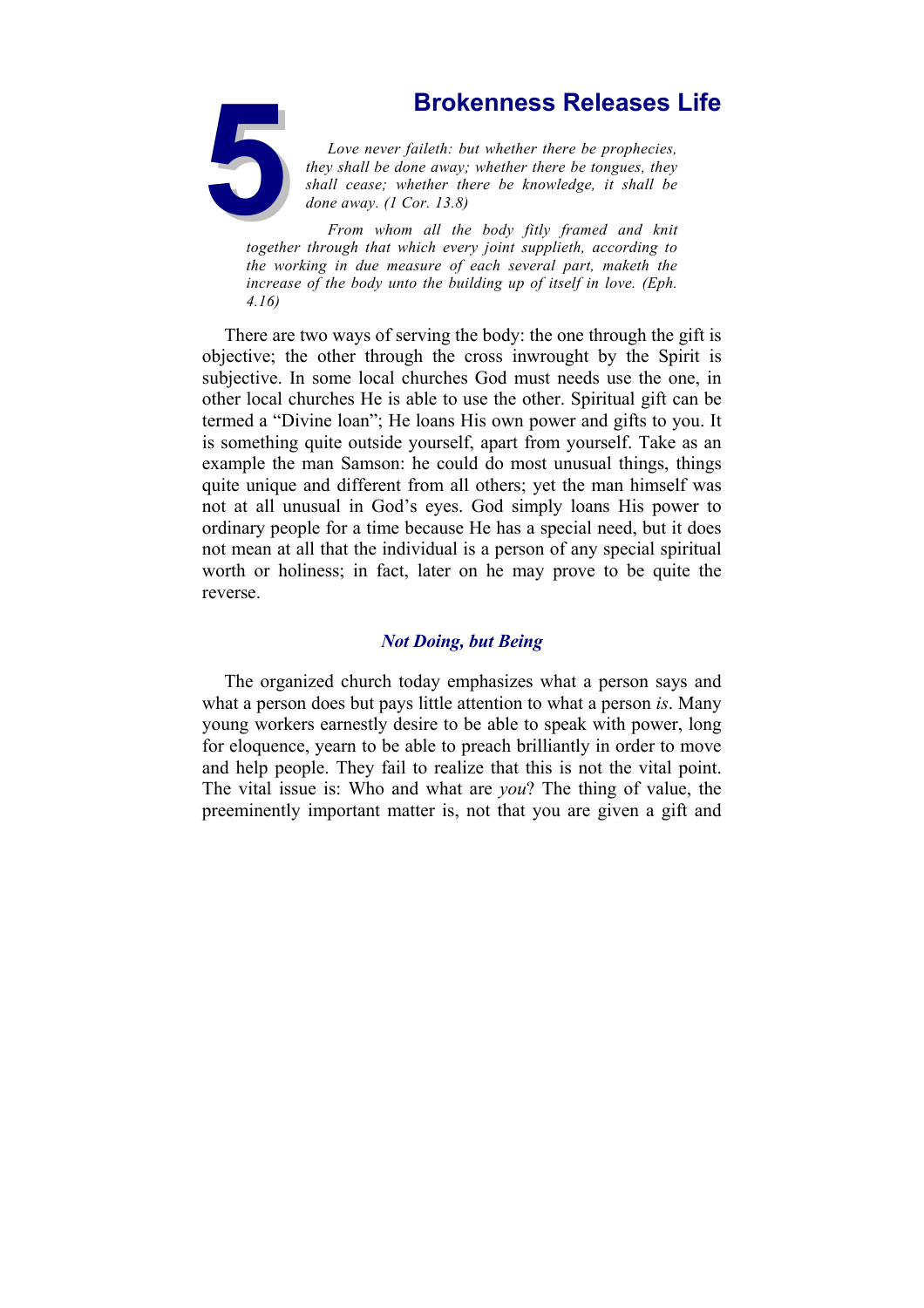therefore you are able to speak, but that you know the Lord and therefore you speak.

We have not gathered a company of young workers here in order to teach them doctrine or even the Bible, or in order to teach them to preach the gospel or to seek gifts or even power, but to help them to be *better men and women, to learn the cross*. There are plenty of places they can go for the gifts or to learn to preach and so forth, but not where they can learn the cross. If their hope is to acquire more knowledge and gifts in order to help people, then this is not the place.

Are the gifts needed? Yes, they are, up to a certain point; but they are not to continue beyond that point where the Lord seeks to discontinue them and to bring in the working of the cross, to bring in the breaking, the weakening, and the knowing of the Lord—wherein we need no supernatural utterances. Because of the fact that out of the fullness of the heart the mouth speaks, and because Christ has been inwrought by the indwelling Holy Spirit, therefore I can speak out of His life within. We may say today exactly the same thing as we said ten or fifteen years ago, but it is entirely different. Yes, I knew and believed it then, but now it has been inwrought into my very being. It is myself, that is, Christ in me.

## *Brokenness Produces Ministry*

Isaac represents the one who had it all through gifts. For notice that everything he received came from his father. It was an objective thing with him; it was outside himself. Even when Isaac blessed his children, it was rather confused. He was almost blind and got the boys completely mixed up.

Not so with Jacob. Jacob had been broken, really shattered by the Lord; and the Spirit of God had inwrought the very life of God in him till he said, "I have waited for thy salvation, O Jehovah" (Gen. 49.18). When he blessed his children, or rather Joseph's children,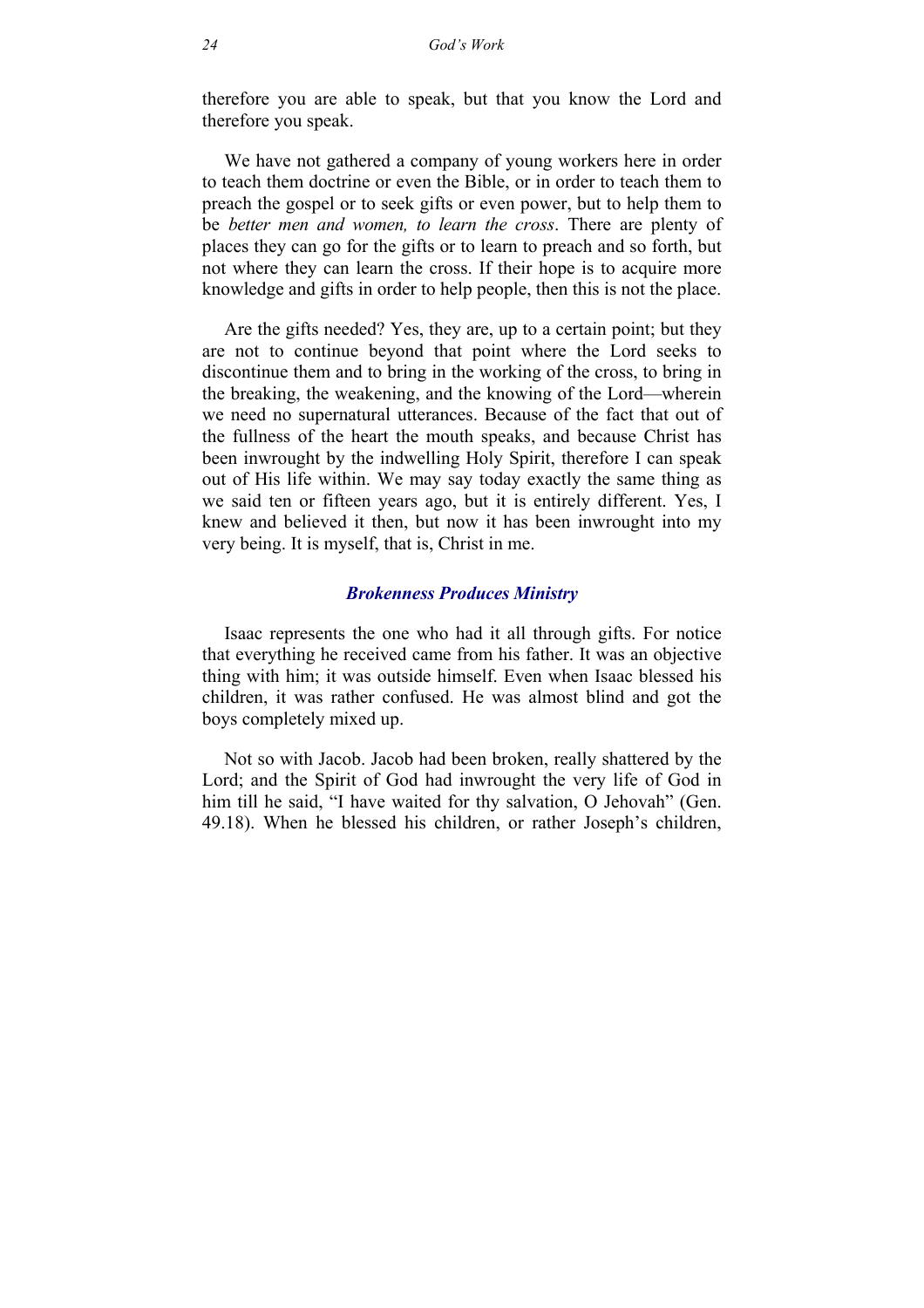Jacob knew exactly what he was doing. He did it intelligently. Said he, "I know it, my son, I know it" (Gen. 48.19). Jacob had light, Jacob had revelation, because he had been *broken.* 

People say, "Why is it that so many much used servants of God fall or end in being set aside, that is, are no longer used by God?" Who says God ever really used them? And if He did so, it was just like giving the gifts. God in His sovereign right picked out a person to grant a temporary gift to him, but only used him for a little time because the man was not inwardly worthy of any more ministry.

"But we have the treasure in earthen vessels, that the exceeding greatness of the power may be of God, and not from ourselves" (2 Cor. 4.7). The Lord leads us through fiery trials where we could not go through and which we could not bear, wherein we could not be victorious and wherein we were done for; yet it is just here that we find that that precious thing within us functions. Because of the precious thing within the vessel, because of the life of Christ within, we go through. We are victorious where we could not be victorious. We bear about in the body the dying of Jesus and consequently the life of Jesus *is* made manifest.

You can only help others in proportion to what you yourself have suffered. The greater the price, the more you can help others; the lesser the price, the less you can help others. As you go through the fiery trials, the testings, the afflictions, the persecutions, the conflicts—as you let the Holy Spirit work the dying of Jesus in you—life will flow out to others, even the life of Christ.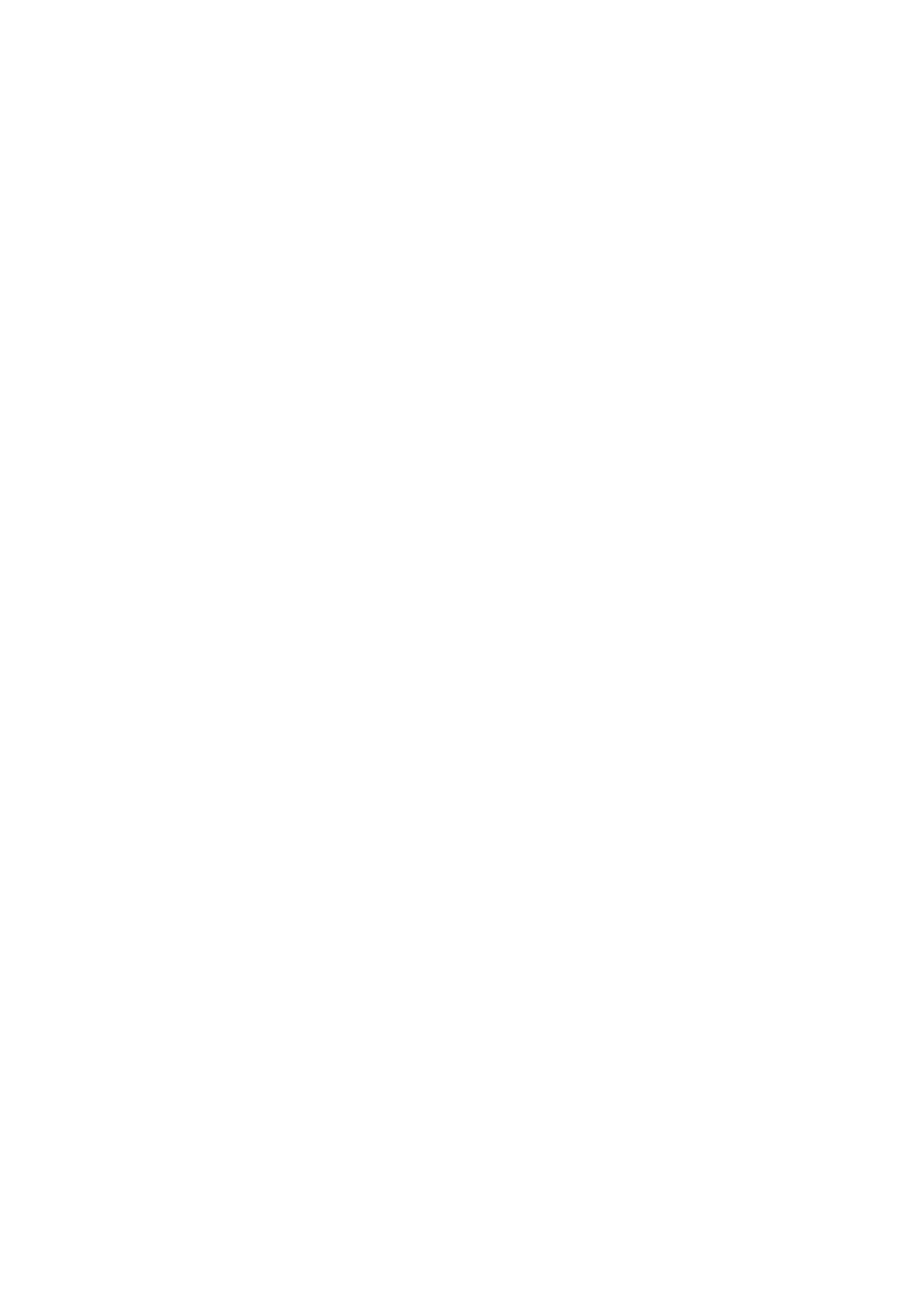

*But we will continue stedfastly in prayer, and in the ministry of the word. (Acts 6.4)*

<span id="page-26-0"></span>**6Prophetic Ministry**<br> *But we will continue stedfastly in prayer, and in the*<br> *ministry of the word.* (*Acts 6.4*)<br> *And God hath set some in the church, first apostles,*<br> *secondly prophets, thirdly teachers, then mirac And God hath set some in the church, first apostles, secondly prophets, thirdly teachers, then miracles, then gifts of healings, helps, governments, diverse kinds of tongues. (1 Cor. 12.28)*

*Now there were at Antioch, in the church that was there, prophets and teachers. (Acts 13.1)*

*Follow after love; yet desire earnestly spiritual gifts, but rather that ye may prophesy. For he that speaketh in a tongue speaketh not unto men, but unto God; for no man understandeth; but in the spirit he speaketh mysteries. But he that prophesieth speaketh unto men edification, and exhortation, and consolation. He that speaketh in a tongue edifieth himself; but he that prophesieth edifieth the church. (1 Cor. 14.1-4)*

*And he gave some to be apostles; and some, prophets, and some, evangelists; and some, pastors and teachers. (Eph. 4.11)*

In relation to the gifts, God puts heavier emphasis on the gifts of utterance such as prophecy, teaching, and so forth than upon those gifts of acts like healings and miracles. But the apostles say here through the Spirit, "We will continue stedfastly in prayer and in the ministry of the word."

There are two kinds of gifts to the church: one is the gifts of things—like miracles, healings, tongues, etc.; the other is the gifts of people to minister—such as prophets, teachers, pastors, and evangelists. These latter gifts—of people—have all to do with the ministry of God's word. The gifts of healings and of miracles do not give us more of the life of Christ within. They do substantiate God's word, but that is all; they are an outward matter, not an inward one. However, the ministry of God's word by these gifts of prophets, teachers, and so on, build up the inner spiritual life of the church.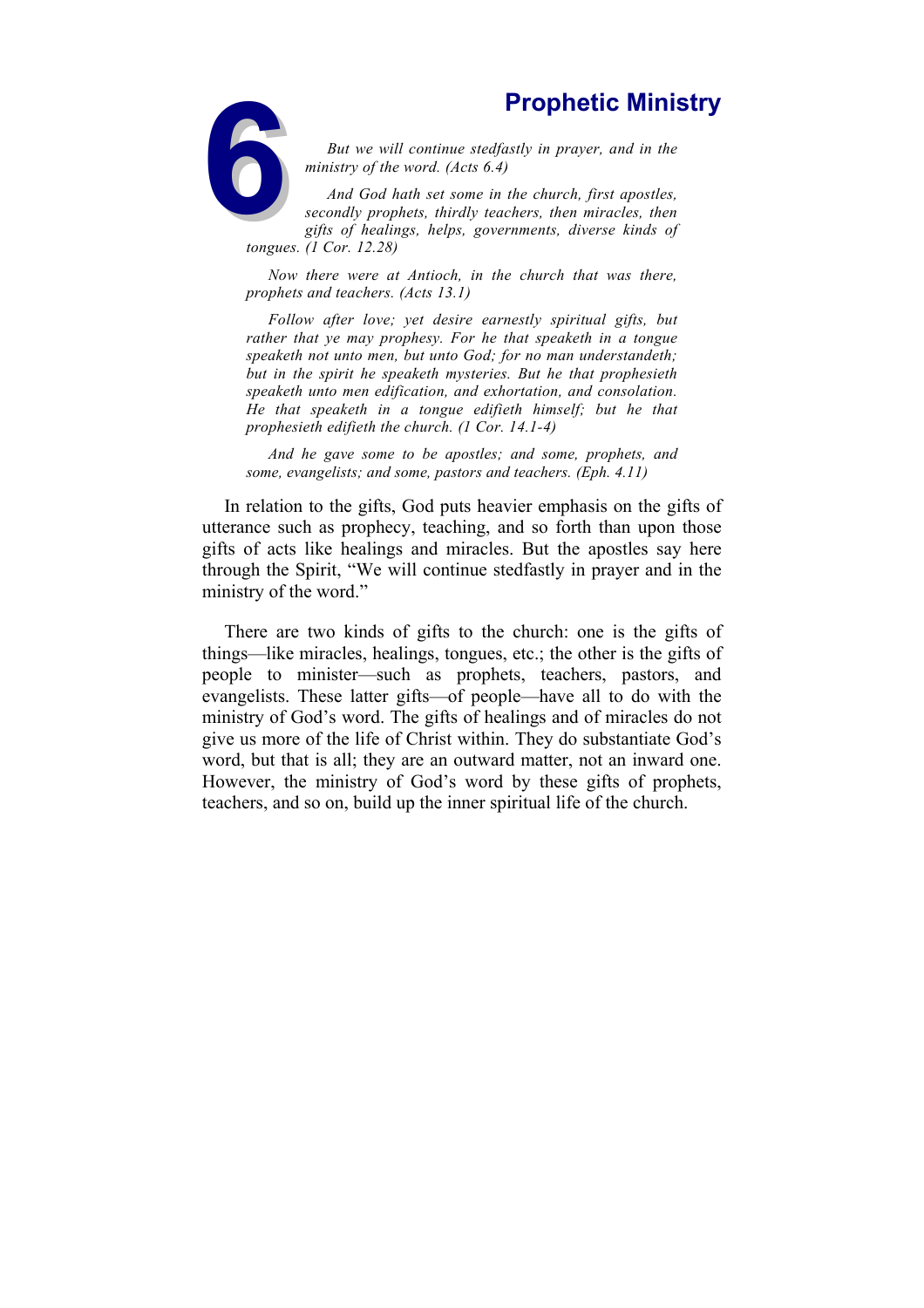#### *Prophets and Teachers*

I believe the Lord would have us look particularly at the ministries of prophets and of teachers. In the Old Testament we see two varieties of prophets: (1) those who foretold future events, such as Isaiah, Jeremiah, Ezekiel, and Daniel; and (2) those, like Elijah and Elisha, whose work for the most part was not to disclose future events but to explain present ones. They were to set forth what God's thought was in His present acts—why He was doing what He was doing. They were to explain God's actions, as it were, and, in view of what God was doing and what was in His mind, to exhort the people. John the Baptist was the most prominent of these prophets in the New Testament. Like the others before him, John set forth the present mind of God. Thus the prophets held a distinctive place; no others could come up to them in importance.

The teachers, on the other hand, took God's word and set it forth before the people, explaining it. Teachers are never mentioned alone, being always accompanied, when mentioned, by prophets or pastors and so on. God has not appointed men just to be teachers. God does not want any teaching of doctrine which has only academic but no spiritual value. True, He *has* used some as teachers, but this is a limited ministry since it is simply getting understanding and light on the Word and being able to clearly pass it on to others by breaking it up or fitting parts of it together. All this is objective. It is an understanding which has come from without, from the Word, and not light which has come from really knowing God and walking with Him. This understanding of the Scriptures and the giving out of it lead to many mental difficulties and to ceaseless study in order to solve them. But that is not life.

Yet there will come a day when the Lord lays hold of you and shows you that the real problem is not the Scriptures but yourself that everything you have searched for and found has been outward, mental, worthless, in the realm of knowledge and not of life.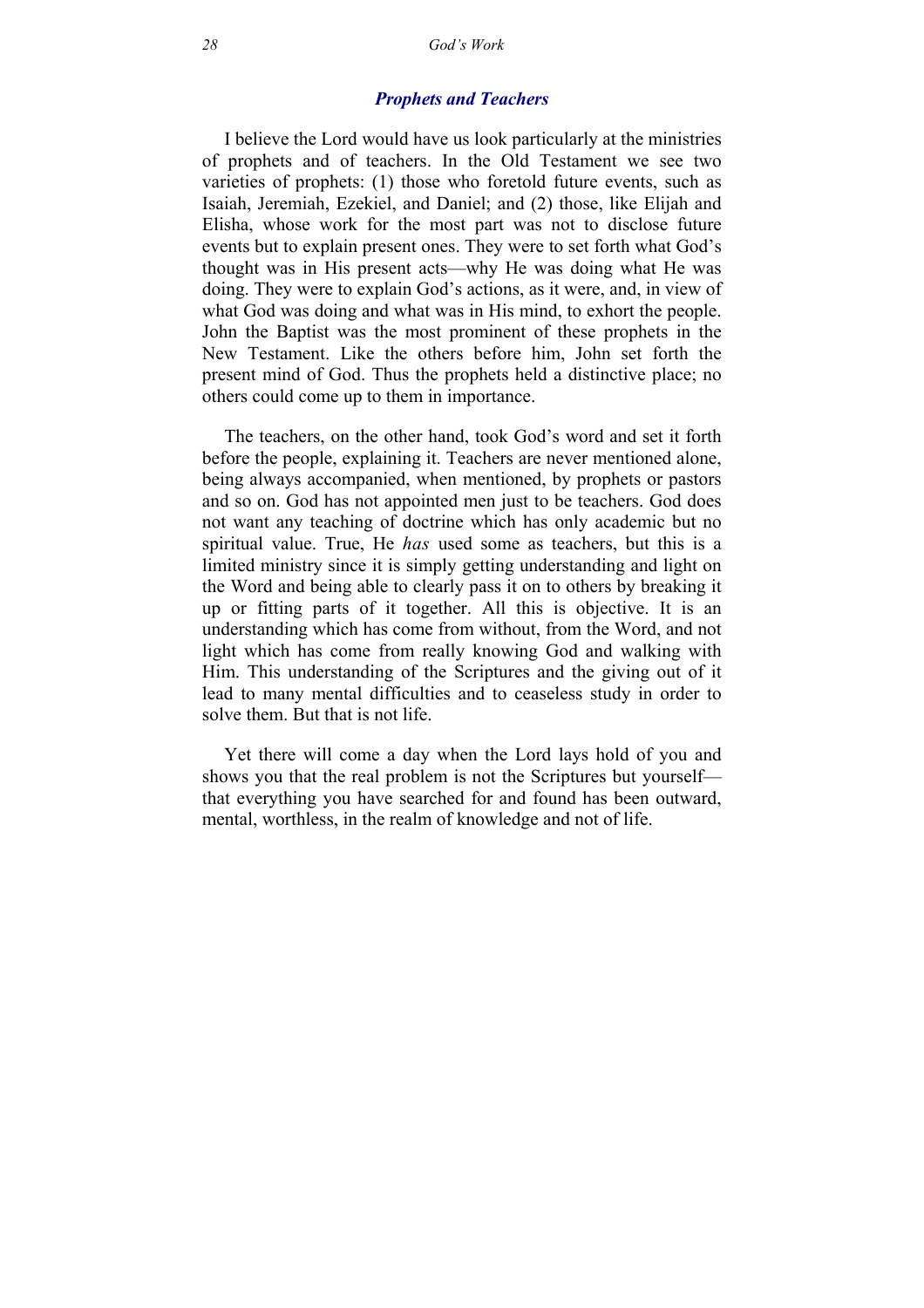## *Prophetic Ministry*

If you would be a prophet, three things are necessary:

(1) Your preparation as a vessel—the Holy Spirit breaking you, dealing with you, applying the cross, taking you down into death, and working into you the life of Christ. In other words, a secret history with God.

(2) A burden within, which God gives—a thought which becomes a burden.

(3) Utterance for that burden, expression for that thought—an interpretation and clear expression of it.

There is the gift of prophecy which may come through by way of tongues or supernatural utterances under the outpoured Spirit; but this is only God's temporary way when there are none of spiritual depth and history and maturity whom He can use as intelligent vessels for the upbuilding of the church.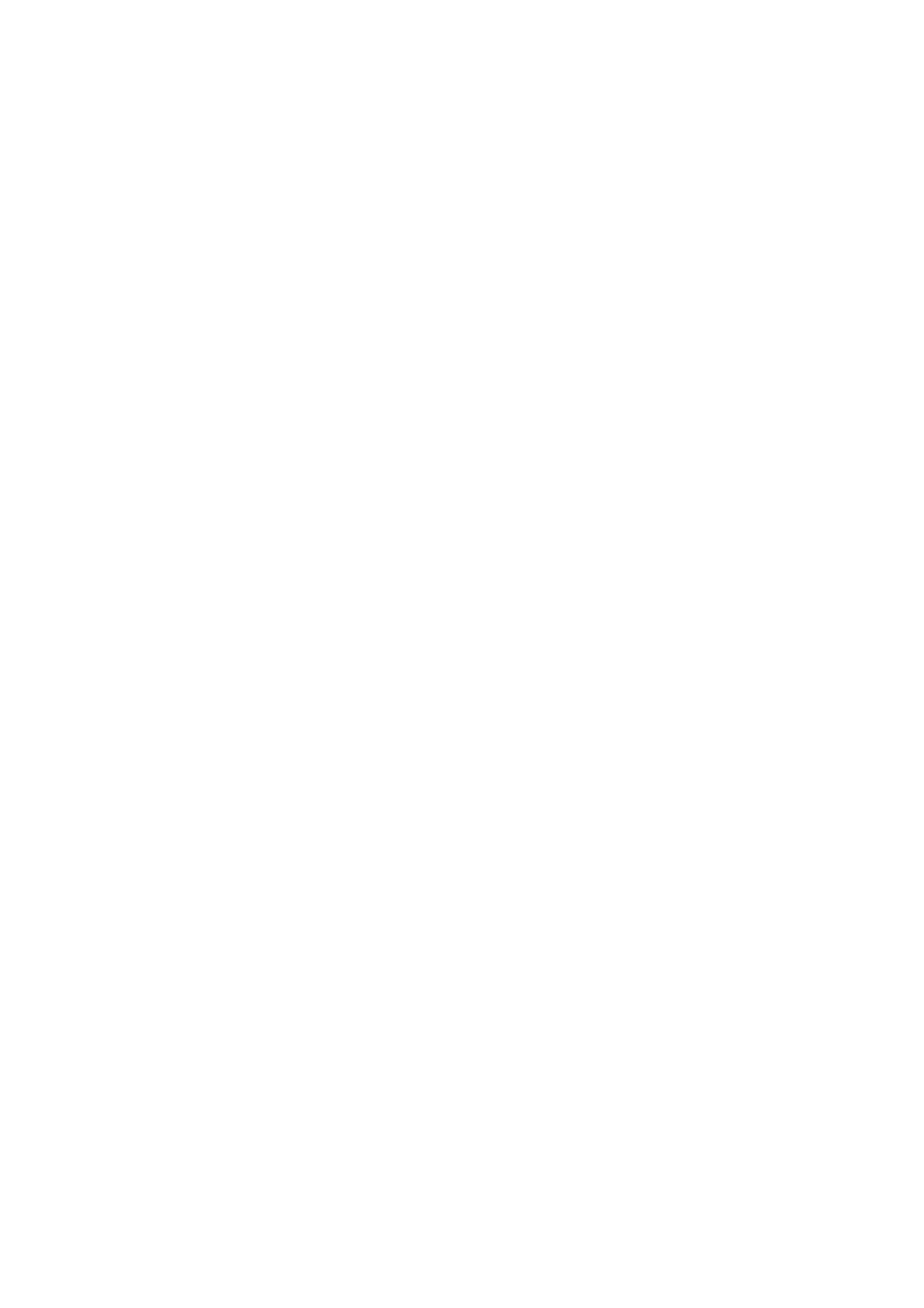<span id="page-30-0"></span>**7***Pherefore seeing we have this ministry, even as we obtained mercy, we faint not: but we have renounced the hidden things of shame, not walking in craftiness, nor handling the word of God deceitfully; but by the manife Therefore seeing we have this ministry, even as we obtained mercy, we faint not: but we have renounced the hidden things of shame, not walking in craftiness, nor handling the word of God deceitfully; but by the manifestation of the truth commending ourselves to every man's conscience in the sight of God. . . . But we have this treasure in earthen vessels, that the exceeding greatness of the power may be of God, and not from ourselves; we are pressed on every side, yet not straitened; perplexed, yet not unto despair; pursued, yet not forsaken; smitten down, yet not destroyed; always bearing about in the body the dying of Jesus, that the life also of Jesus may be manifested in our body. For we who live are always delivered unto death for Jesus' sake, that the life also of Jesus may be manifested in our mortal flesh. So then death worketh in us, but life in you. . . . Wherefore we faint not; but though our outward man is decaying, yet our inward man is renewed day by day. (2 Cor. 4.1-17)*

The Second Letter to the Corinthians is a very important book because it tells us what kind of person the one who serves the Lord should be. For example, Chapters 8 and 9 tell us, among other things, what the attitude of the servant of the Lord should be towards money. We see in 2 Corinthians what it means to minister *in life.* 

Of all Paul's epistles 1 Corinthians is the most shallow and superficial, for it deals primarily with right and good and so is not deep. 2 Corinthians, however, is the deepest of all his epistles. (Ephesians of course is the *highest,* but 2 Corinthians is the *deepest*.) 1 Corinthians deals with many outward questions and problems, yet in the midst of all this there shines forth a number of vital inward spiritual realities which are most precious. One of these is that God has chosen the weak things of this world, the despised things, the ignorant and the foolish, the nothings and the nobodies, to put to shame them that are wise, so that no flesh should glory in His sight.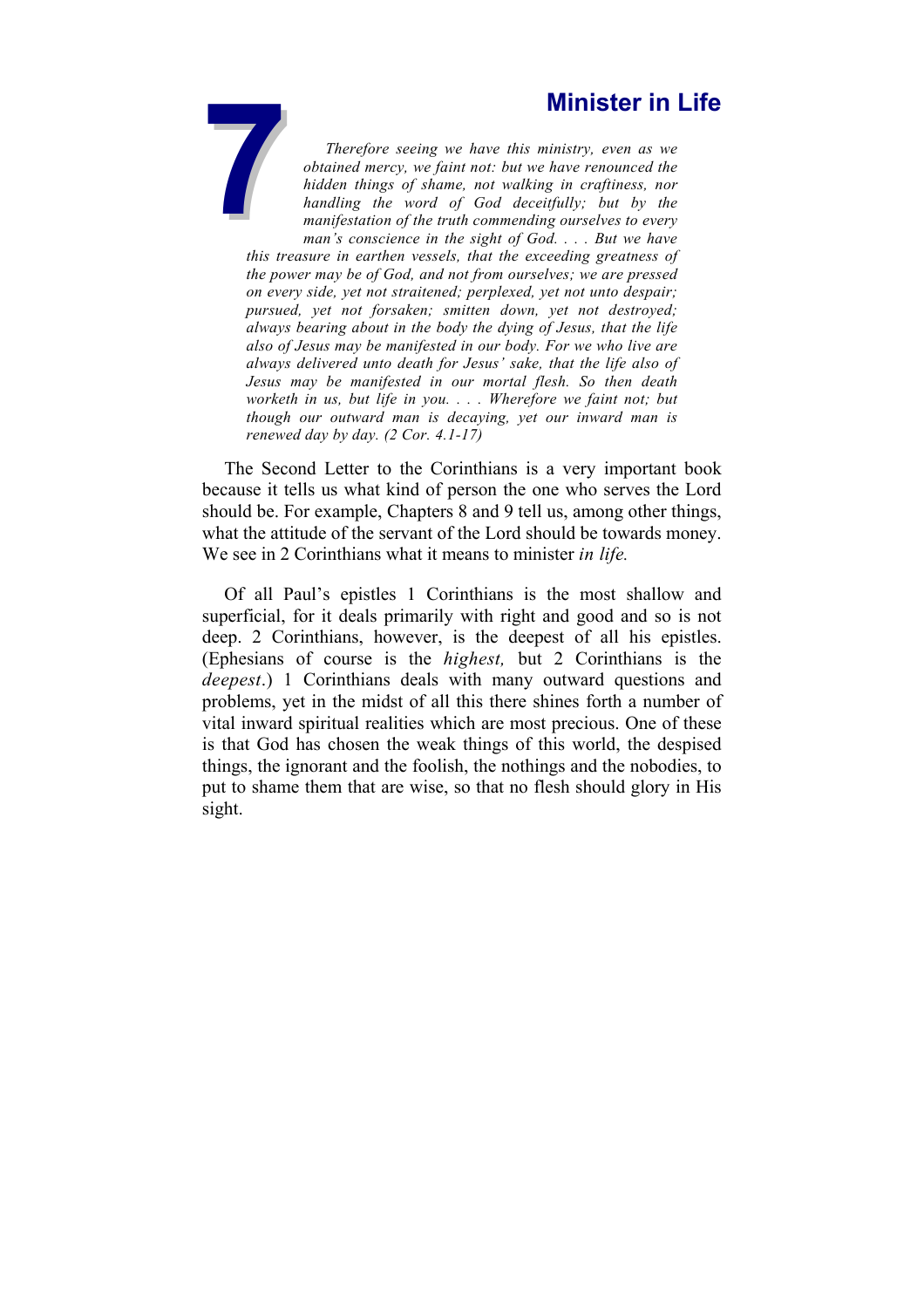Another one is that all we have we have received from God, that no man should boast. Still another one is in Paul's speaking of the various gifts and their values. Moreover, he puts in the wonderful chapter on love. Then too, in the midst of the chapter on head covering, Paul gives us the tremendous principle that the church must come under authority according as God has arranged the order— Christ under God, man under Christ, and woman under the man. And earlier in the letter the big question of unity is dealt with, showing how all our oneness depends on the flesh being drastically dealt with.

### *Teachings Based on Life*

Although all of 1 Corinthians is simple, easy to understand, and not too deep, God did not just plan to have this one letter written; he also planned to have 2 Corinthians added to it. For in that letter we see what kind of person it was that gave us 1 Corinthians, and that is what gives the first letter its value. 1 Corinthians is *built upon* the personal spiritual life of the one who wrote 2 Corinthians—and that makes all the difference in the world.

The teaching on money in 1 Corinthians only has its value because of what Paul's own attitude—expressed in 2 Corinthians was towards money. He said he had never taken their money but had worked with his own hands to spare them as would a mother.

The teaching on resurrection in 1 Corinthians is of value because it was a living experience with him. He knew the resurrection life of Christ in him right then; as he said, "We also believe, and therefore also we speak; knowing that he that raised up the Lord Jesus shall raise up us also with Jesus, and shall present us with you" (2 Cor. 4.13,14). He mentioned elsewhere, "Yea, we ourselves have had the sentence of death within ourselves, that we should not trust in ourselves, but in God who raiseth the dead" (2 Cor. 1.9) and "Knowing that, whilst we are at home in the body, we are absent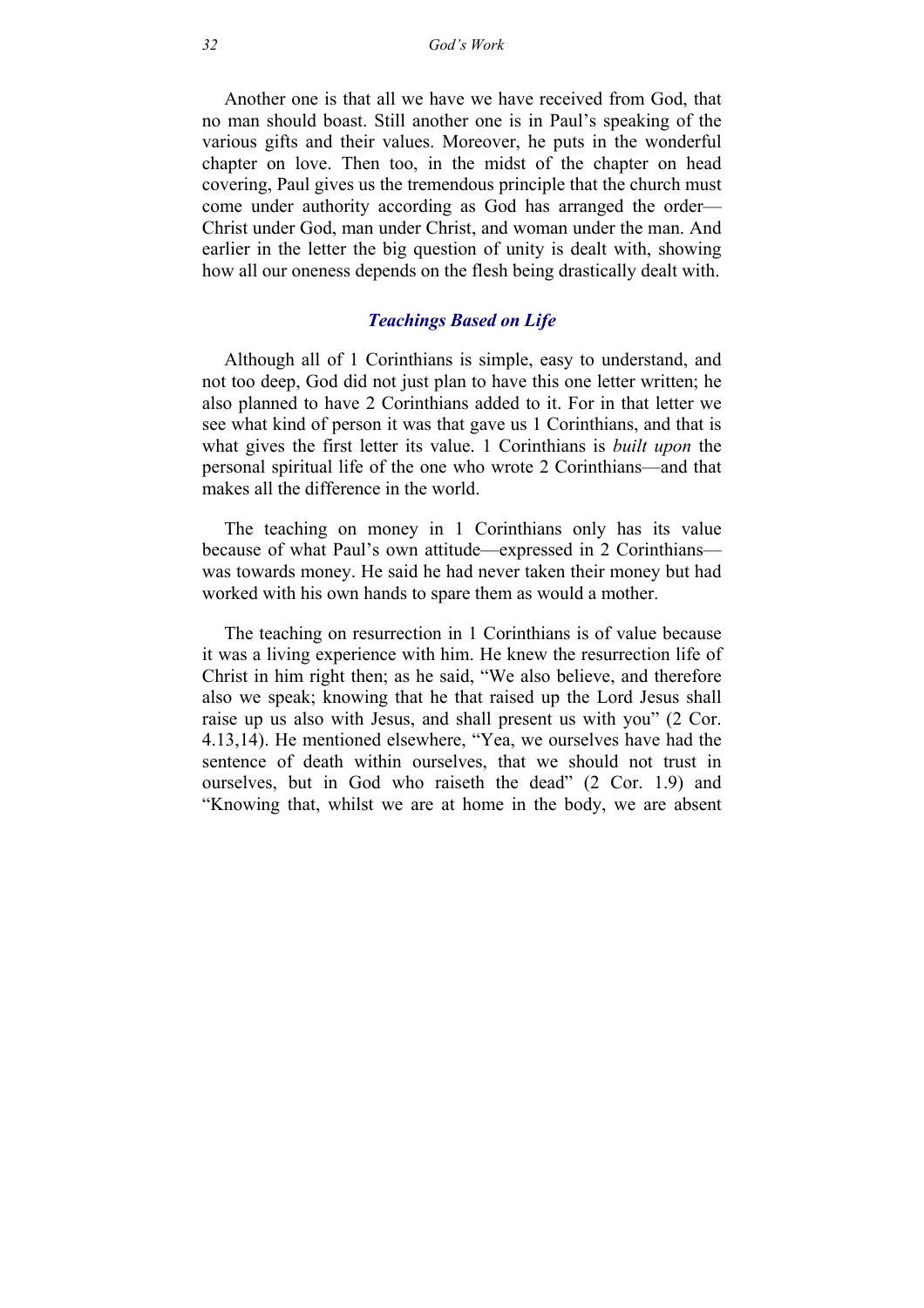from the Lord . . . and are willing rather to be absent from the body, and to be at home with the Lord" (5.6,8).

Take, too, Paul's teaching on love. Of all the churches, that at Corinth had certainly treated him the most ungraciously. The Corinthian believers assailed him, misunderstood him, lightly esteemed him, criticized him fiercely, did him all manner of injustice, and wounded him deeply; nevertheless, in 2 Corinthians we see how Paul took it all with meekness and loveliness. Said he, "The . . . God of all comfort; who comforteth us in all our affliction, that we may be able to comfort them that are in any affliction, through the comfort wherewith we ourselves are comforted of God" (2 Cor. 1.3,4). He reacted with love, not with reproaches; with tender understanding and tears and many prayers and much forgiveness.

In 1 Corinthians Paul shows us that God has chosen the things that are weak and foolish and stupid, and that he is just as foolish and weak as they are. Yet in 2 Corinthians he says: We are indeed weak, utterly weak, but there is something to be gloried in. *Christ in us* is not weak. He is strong, He is mighty, He is all-sufficient. "My grace is sufficient for thee," said the Lord to Paul, "for my power is made perfect in weakness." "Most gladly therefore will I rather glory in my weaknesses," Paul responded, "that the power of Christ may rest upon me" (2 Cor. 12.9).

Paul tells them in 1 Corinthians to be willing to be losers in financial matters and never to go to law; while in 2 Corinthians he shows himself to be one who never stands up for his own rights but accepts whatever loss or poverty or trial comes to him.

## *The Cross—the Basis of Ministry of Life*

2 Corinthians is beyond everything else a book of suffering. We see there God's servant—His chosen vessel—going through terrific, fiery trials and suffering such as perhaps no other apostle or servant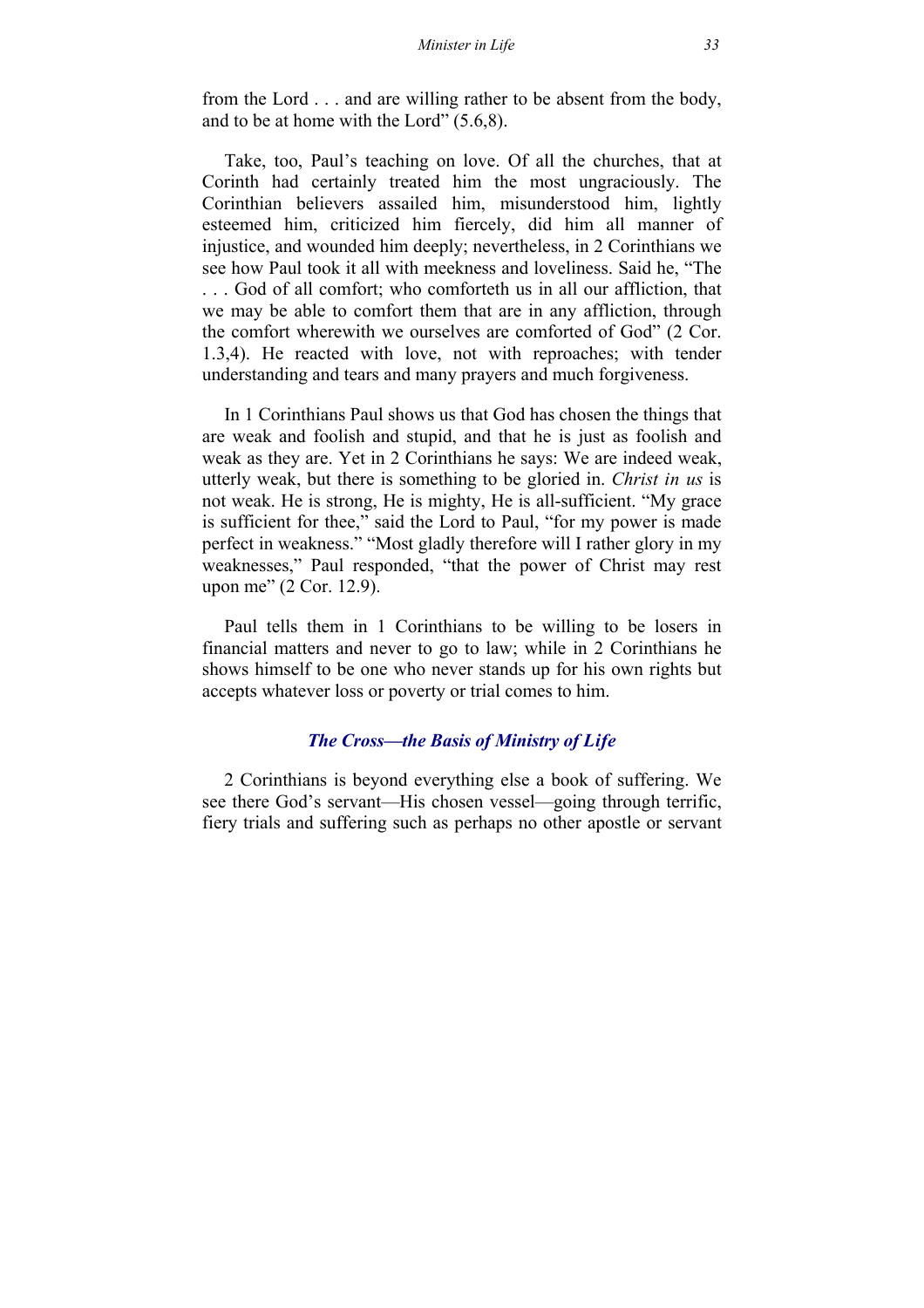of the Lord has ever had to go through. We see sufferings written all through the book: some are physical, some mental, some spiritual; some are temporary while some others are continuous. But he gives the reason for these sufferings when he says, "Always bearing about in the body the dying of Jesus, that the life also of Jesus may be manifested in our body." This is the basis of all ministry *in life.*  There *must* be suffering, there must be pain, there must be the *cross*—if there is ever going to be the life of Christ manifested. "So then death worketh in us, but life in you."

Whenever there is a shrinking from the cross, a dodging of Calvary, a refusal of the pathway of pain and suffering, an unwillingness to pay the price and to suffer pain and loss, then there will be poverty, death, and shallowness, an emptiness that can give out nothing with which to minister to God's people. "Let death never cease to work in me that life may never cease to flow out to others."<sup>∗</sup>

What is the reason for such appalling shallowness and poverty in ministry these days? Because the ministers have experienced so little themselves. They have managed to dodge the cross whenever God offered it to them or appointed it for them. There is very often a way out, another way that is less costly, a lower path and not the way of the cross. How few and rare are those who are truly rich spiritually. And why? Because their sufferings have not abounded.

God arranges most perfectly. He knows what kind of sufferings each one needs—whether it be physical, material, mental, or spiritual. When God in His wisdom brings it to us because He sees that we need it, let us rejoice and see the Lord in it. Let us accept it with joy, acknowledging that we are absolutely weak and unequal to it, but that He is gloriously equal to it. He indeed is, and in the

1

<sup>∗</sup> These were brother Nee's parting words as his boat pulled out of Shanghai for England in 1938.—*Editor*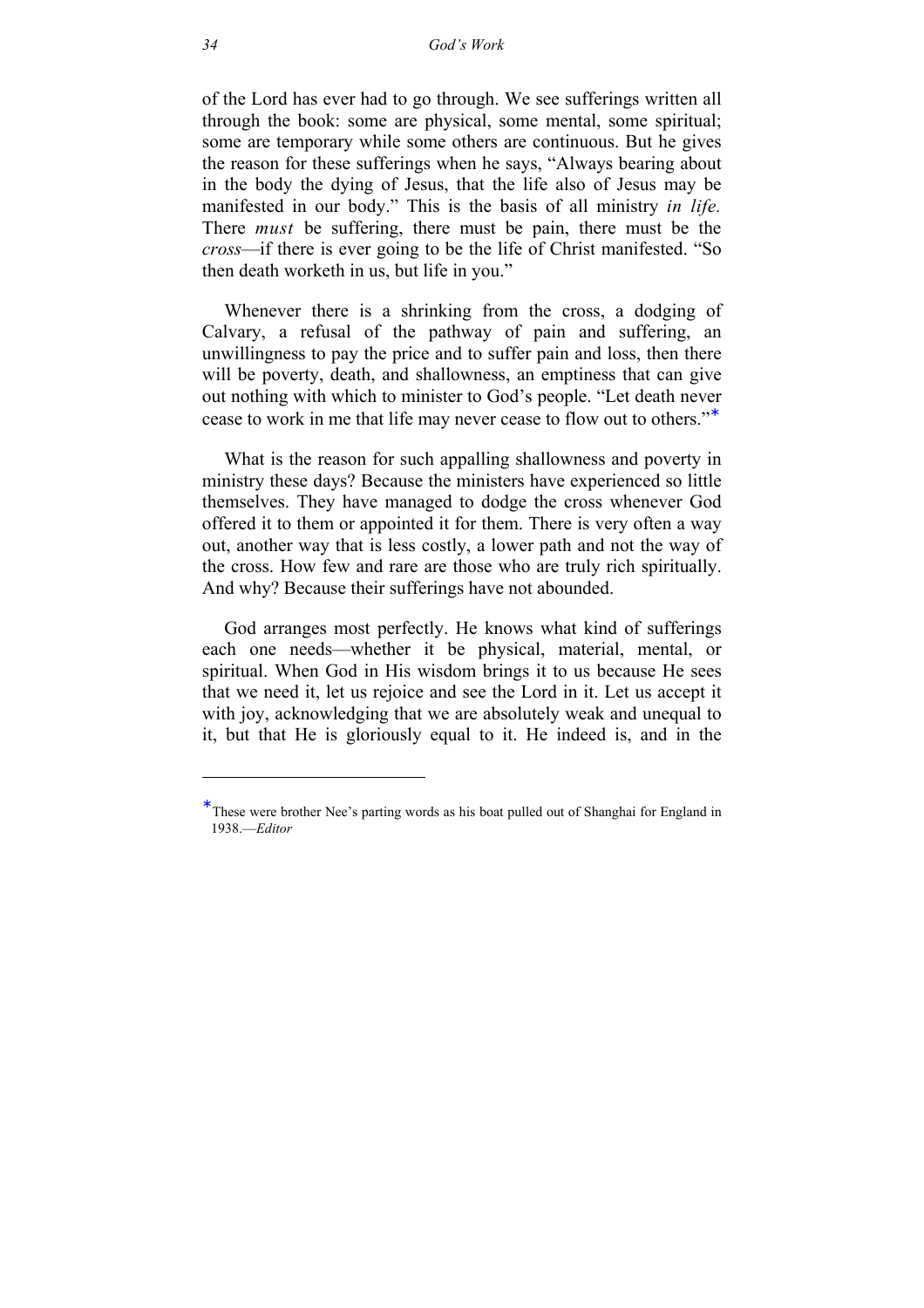circumstance we do find Him in His fullness and sufficiency. We come to really know God because we find Him doing in us and for us what we cannot do. Thus are we able to minister Him in life to others, to build up the body, to scatter life—His life—wherever we go. Whenever death is really working in us, just then and only then can life really flow out to others.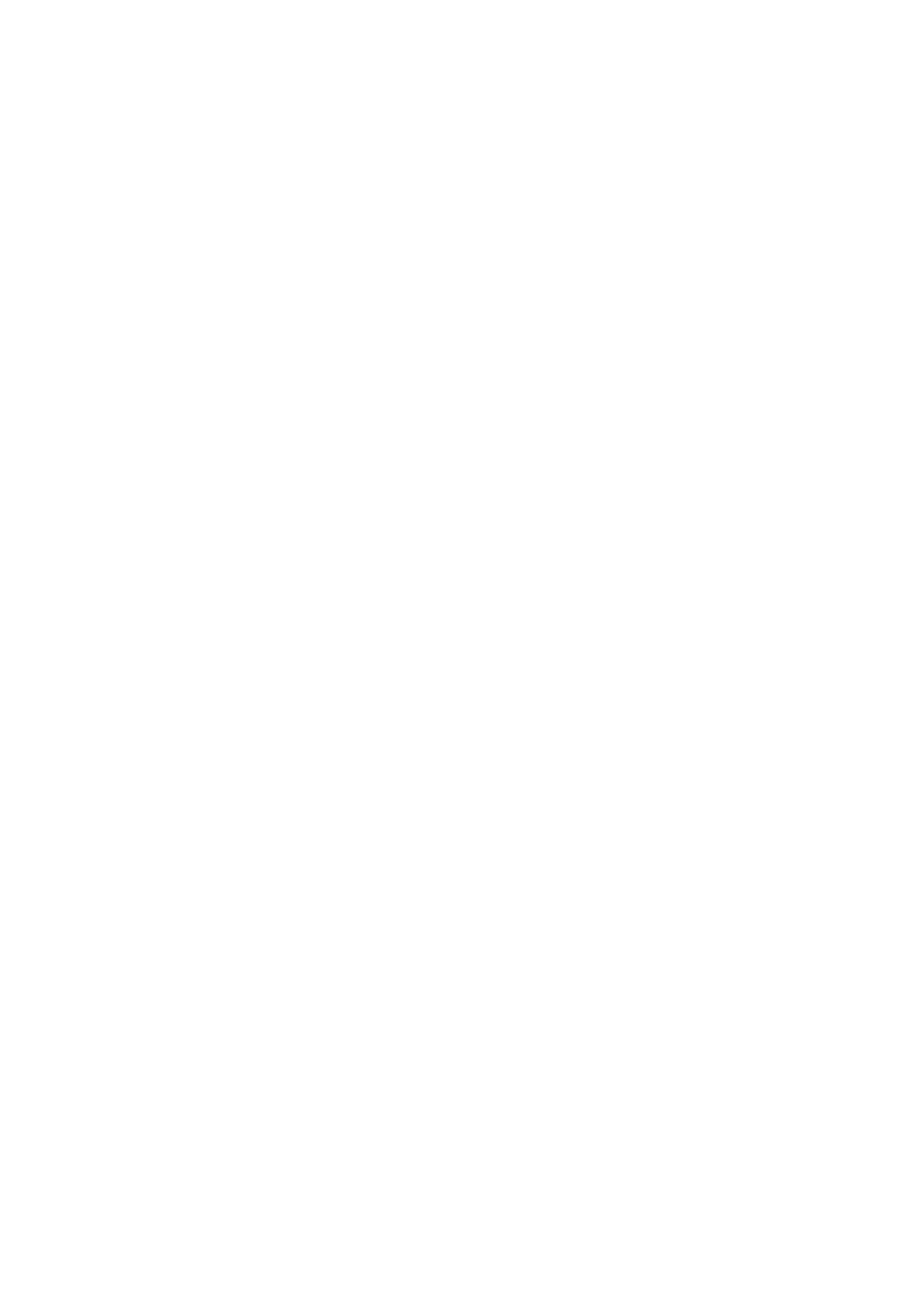

<span id="page-36-0"></span>**8Priestly Ministry**<br>
Now there were at Antioch, in the church that was<br>
there, prophets and teachers, Barnabas, and Symeon that<br>
was called Niger, and Lucius of Cyrene, and Manaen the<br>
foster-brother of Herod the tetrarch *Now there were at Antioch, in the church that was there, prophets and teachers, Barnabas, and Symeon that was called Niger, and Lucius of Cyrene, and Manaen the foster-brother of Herod the tetrarch, and Saul. And as they ministered to the Lord, and fasted, the Holy Spirit said, Separate me Barnabas and Saul for the work whereunto I have called them. (Acts 13.1,2)*

*Now Korah, the son of Izhar, the son of Kohath, the son of Levi, with Dathan and Abiram, the sons of Eliab, and On, the son of Peleth, sons of Reuben, took men: and they rose up before Moses, with certain of the children of Israel, two hundred and fifty princes of the congregation, called to the assembly, men of renown; and they assembled themselves together against Moses and against Aaron, and said unto them, Ye take too much upon you, seeing all the congregation are holy, every one of them, and Jehovah is among them: wherefore then lift ye up yourselves above the assembly of Jehovah? . . . And Korah assembled all the congregation against them unto the door of the tent of meeting; and the glory of Jehovah appeared unto all the congregation. And Jehovah spake unto Moses and unto Aaron, saying, Separate yourselves from among this congregation, that I may consume them in a moment. . . . So they, and all that appertained to them, went down alive into Sheol: and the earth closed upon them, and they perished from among the assembly. (Num. 16.1-3,19-21,33)*

*And it shall come to pass, that the rod of the man whom I shall choose shall bud: and I will make to cease from me the murmurings of the children of Israel, which they murmur against you. . . . And it came to pass on the morrow, that Moses went into the tent of the testimony; and, behold, the rod of Aaron for the house of Levi was budded, and put forth buds, and produced blossoms, and bare ripe almonds. . . . Every one that cometh near, that cometh near unto the tabernacle of Jehovah, dieth: shall we perish all of us? (Num. 17.5,8,13)*

All who serve the church serve first and preeminently the Lord. Sometimes they are called ministers of Christ, sometimes ministers of God. Prophets and teachers are especially spoken of as serving or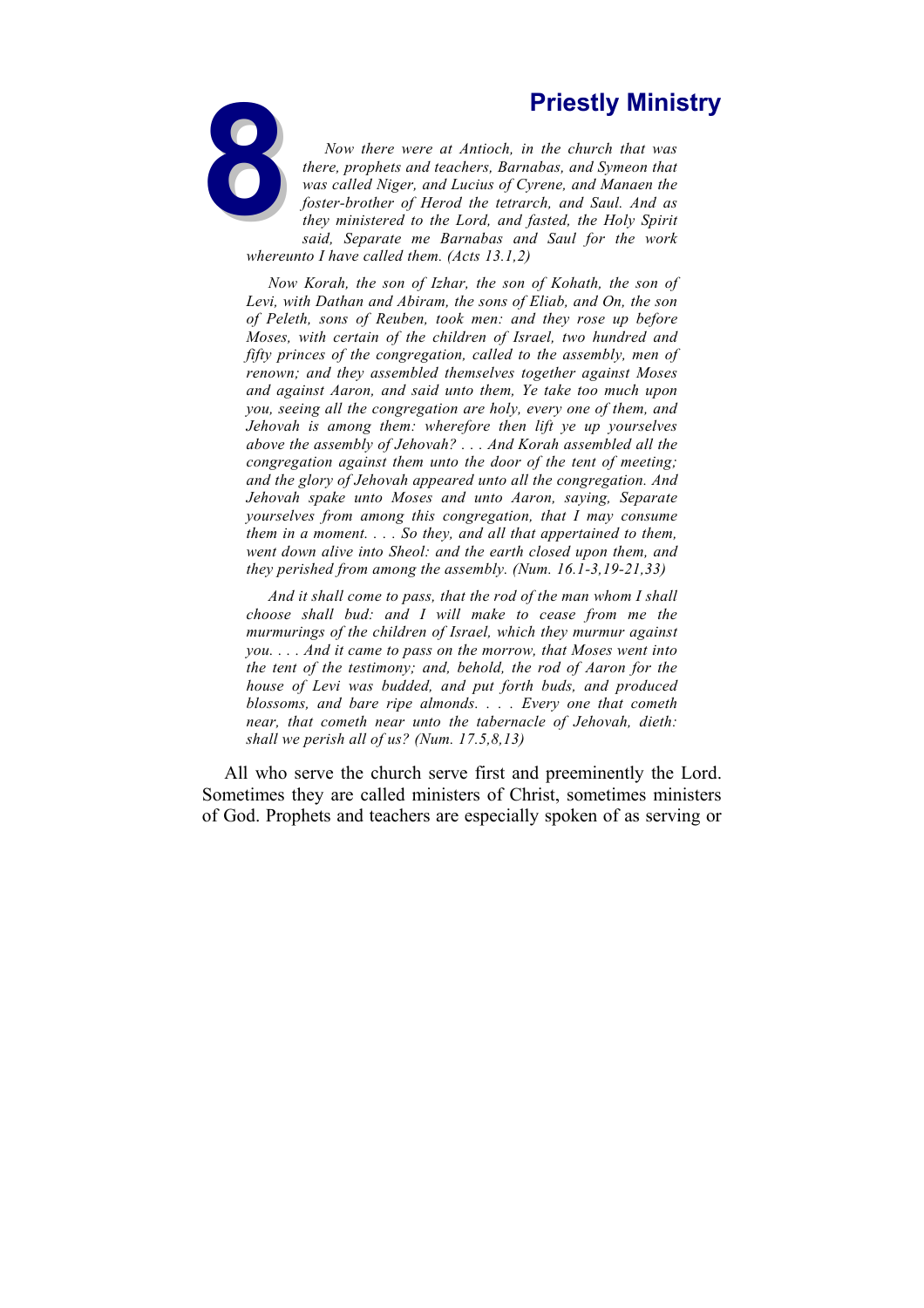ministering to the Lord. Serving the church or ministering to people is a different action from ministering to the Lord; and the first action without the second is of relatively little value to God. Often there is a need for the gospel, a need for workers, and so on; but God has His need too. If there is a need of work or workers and yet the meeting of that need is not a co-working with God, a meeting of God's need, or a ministering to the Lord in response to His need and His call, then there has already been a breakdown.

If there is a prophet's ministry but not a priestly ministry at the same time, then it is of no value and cannot build up the church. If my left hand wants to help my right hand because it is hurt and in pain, my left hand cannot help directly. It has to do so through the head. It can communicate with the other hand only by way of the head. The left hand comes to the aid of the other hand not for itself but for the sake of the head—that is, to meet the need of the head. Therefore, any ministry which is not performed through the Head and for the Head is useless and only gets us into trouble with other members.

All ministry which has lost its priestly emphasis over all things else has broken-down. If a person has not first of all gone into the presence of God, he cannot come forth out of the presence of God with any message or service of value. If we have not stood in the presence of God as priest, all our work, all our witnessing, all our running about, all our wearing ourselves out, will only be a ministry to man and not to the Lord.

## *Call and Qualification of Priest*

What kind of person can come into the presence of God as a priest? The question of "priest" in the Old Testament and the New is the same. We are to be a kingdom of priests—kings and priests unto God. But although this was God's original plan, Israel failed Him in this regard. When Moses came down from the Mount with the Ten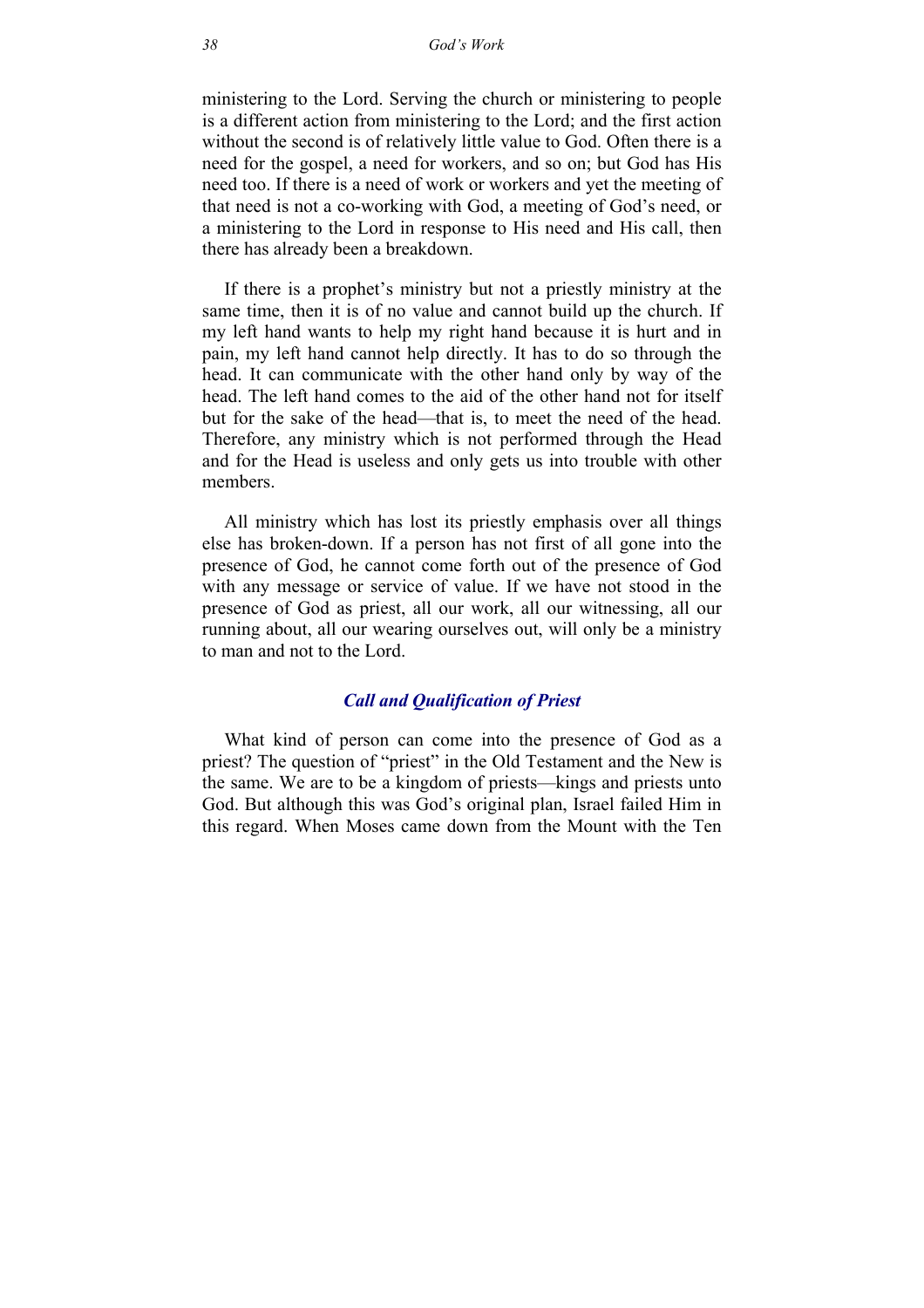Commandments, the Israelites were already worshiping the golden calf. So God said, "Put ye every man his sword upon his thigh, and go to and fro from gate to gate throughout the camp, and slay every man his brother, and every man his companion, and every man his neighbor" (Ex. 32.27). Yet only the Levites obeyed; and hence from that time onward the priestly ministry was given to the Levites.

In the case of the sons of Korah, it was a question of who was holy and who could serve God. They claimed that all were holy and all could equally serve God. But God judged between them. The ground opened up and swallowed all the men who belonged to Korah together with all their goods, and fire came forth from the Lord and devoured the two hundred and fifty men who had offered the incense. From this we see that there is life for those who are appointed by God to serve Him; but for those who are not called of God and yet come forward on their own and attempt to serve Him because they want to or because it is good to do so, for them there is only destruction. For this is not a small matter which God can overlook; it is a very big thing—a question of life and death.

It is still true that all God's people are priests. Hallelujah, it is indeed still true. Nevertheless, it is equally true that we cannot execute that office without special qualifications. We cannot exercise our appointed function as priests as we naturally are. Spiritually speaking, only Moses and Aaron and the Levites could execute that office. We see this principle in the case of Korah, Dathan, and Abiram. When the two hundred and fifty princes of the congregation offered false fire in their incense burners, they were consumed.

Afterwards Aaron's rod and the representative rods of the other tribes were laid up in the tabernacle. On the next day only Aaron's rod budded. This of course means resurrection: life out of death. Only those can minister to the Lord who have been through death and have come out into resurrection life. They must have known the death of the cross.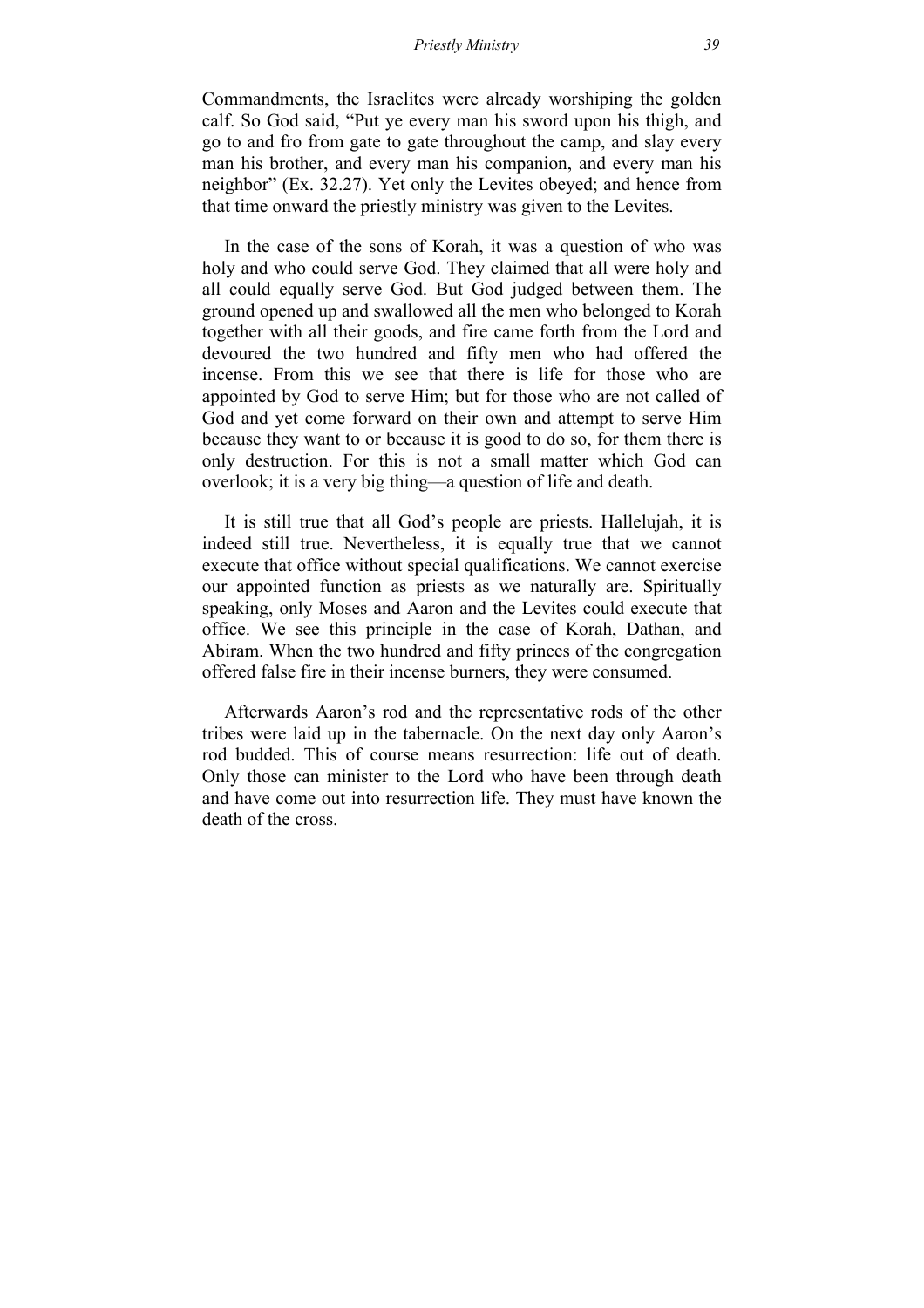You cannot possibly take anything of the old creation into the tabernacle, into the ministry of the Lord: neither your old mind nor your old creation brilliancy or cleverness, nor your old creation eloquence, nor your old creation strength of any kind. All this has to go right down into death and to come out into resurrection life. Unless your rod has budded, you cannot serve God. In short, you cannot serve God if you only know the blood but do not know the cross.

## *Through Death into Life*

It is true that positionally we are all priests, but only after we have accepted the subjective working of the cross and have had our natural life absolutely and utterly dealt with can we execute that priestly office.

Resurrection has only one meaning, which is, that a person *has been through death* and received new life. The resurrection we see in Philippians 3 is the positive side of resurrection. It is not a matter of something dead going through death and coming out alive. No, resurrection is *life going into death and emerging in new life*. Whatever is good and living in us, whatever comes from the new birth, all the pure, new, born-again life that God has given us—all this *has to go down into death*, has to go *through death*, and to be purified again by death, thrice purified by three days (which typifies fullness and perfection and completeness of death) and to come out in life. That is resurrection life indeed; and life having passed through death and having had everything consumed that it had collected of self or earth can never be touched by death. That is life in which there is no death.

All which we naturally have as gifts and all which God has given us as gifts of the Spirit *must* pass through death. If we have been a gifted conversationalist or a great talker, we may find that all this disappears when we go through death. Because although it has been good and helpful and "spiritual" conversation, it has not been wholly the Spirit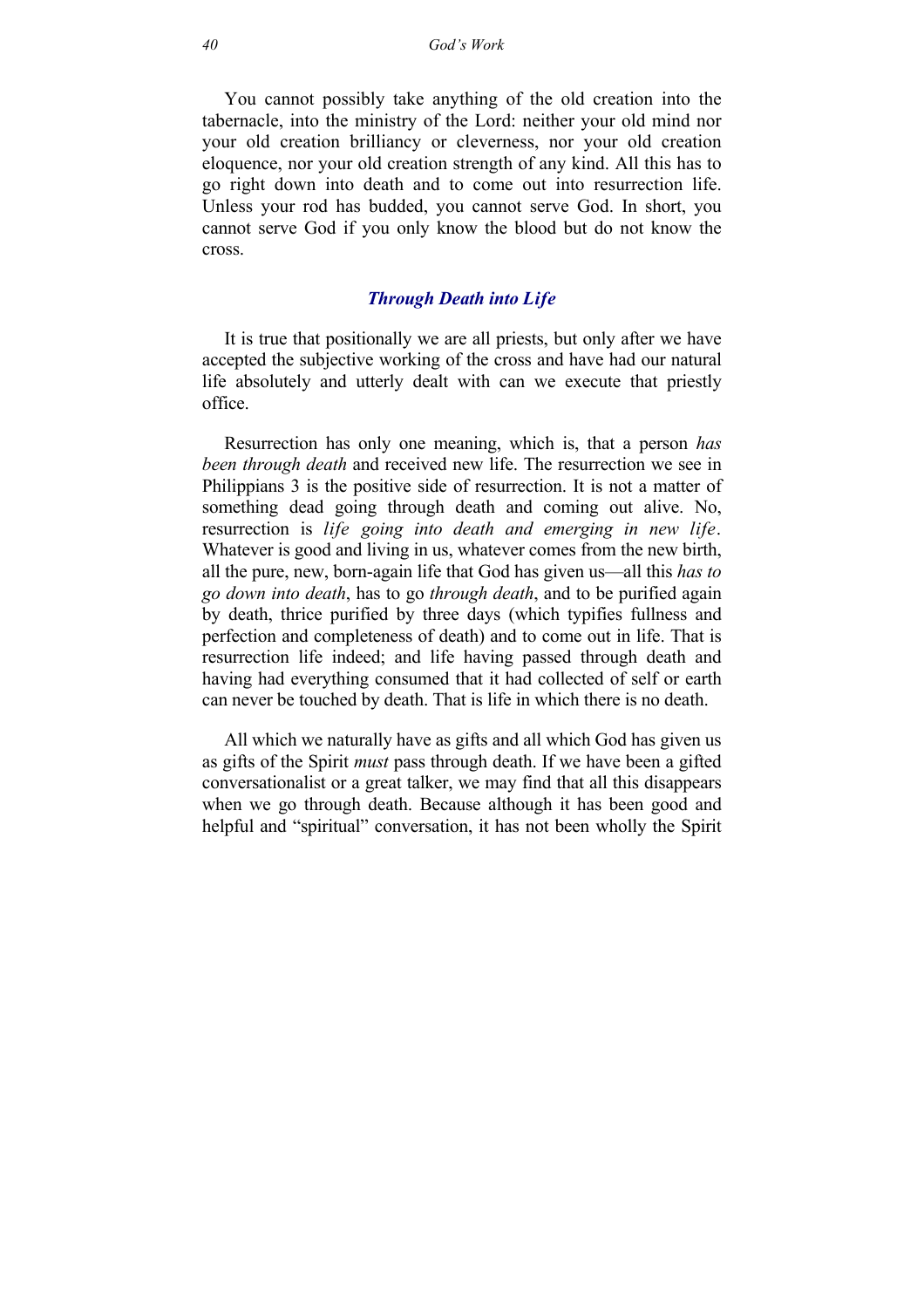of God. It has at best been a mixture; and because of this it will all be purified in going through death. Our natural strength and ability will never emerge from death. Our intellectual power must all of it go through death or else it can never minister to God. And this death is not the death of Romans 6 and Galatians 2.20; it is *something beyond this!* This death and resurrection is the basis and the only basis for priestly ministry.

Thank God, we refuse all service which is only to man. We do not serve man, we serve God; for we are first ministers of Christ, and afterwards to man, to the church. But the basis of it all is *death* and *resurrection* which issues in a priestly ministry Godward, and which then issues in ministry to man. May the Lord give us grace to enter into the Holy of Holies because all of self and all of man and all of mixture and all of earth has been destroyed in death but what is indestructible and what is deathless has emerged in resurrection life.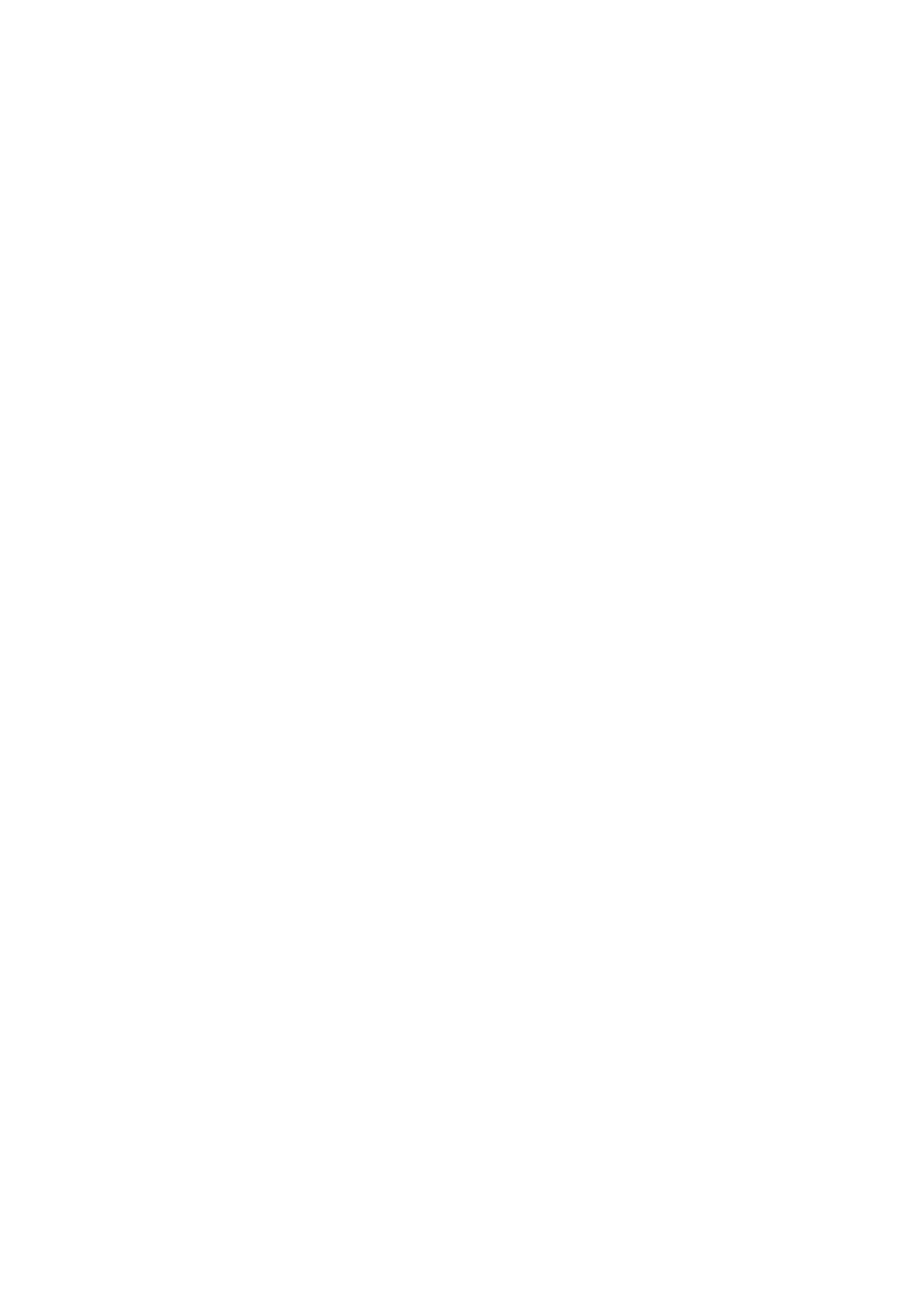<span id="page-42-0"></span>

**9The Iniquity of Our Ministry**<br>And when they came to the threshing-floor of Nacon,<br>Uzzah put forth his hand to the ark of God, and took<br>hold of it; for the oxen stumbled. And the anger of<br>Jehovah was kindled against Uzzah *And when they came to the threshing-floor of Nacon, Uzzah put forth his hand to the ark of God, and took hold of it; for the oxen stumbled. And the anger of Jehovah was kindled against Uzzah; and God smote him there for his error; and there he died by the ark of God. .* 

*. . And David was afraid of Jehovah that day; and he said, How shall the ark of Jehovah come unto me? (2 Sam. 6.6,7,9)*

*And they withstood Uzziah the king, and said unto him, It pertaineth not unto thee, Uzziah, to bum incense unto Jehovah, but to the priests the sons of Aaron, that are consecrated to burn incense: go out of the sanctuary; for thou hast trespassed; neither shall it be for thine honor from Jehovah God. Then Uzziah was wroth; and he had a censer in his hand to burn incense; and while he was wroth with the priests, the leprosy brake forth in his forehead before the priests in the house of Jehovah, beside the altar of incense. And Azariah the chief priest, and all the priests, looked upon him, and, behold, he was leprous in his forehead, and they thrust him out quickly from thence; yea, himself hasted also to go out, because Jehovah had smitten him. And Uzziah the king was a leper unto the day of his death, and dwelt in a separate house, being a leper; for he was cut off from the house of Jehovah; and Jotham his son was over the king's house, judging the people of the land. (2 Chron. 26.18-21)*

*And Jehovah said unto Aaron, Thou and thy sons and thy fathers' house with thee shall bear the iniquity of the sanctuary; and thou and thy sons with thee shall bear the iniquity of your priesthood. And thy brethren also, the tribe of Levi, the tribe of thy father, bring thou near with thee, that they may be joined unto thee, and minister unto thee: but thou and thy sons with thee shall be before the tent of the testimony. And they shall keep thy charge, and the charge of all the Tent: only they shall not come nigh unto the vessels of the sanctuary and unto the altar, that they die not, neither they, nor ye. And they shall be joined unto thee, and keep the charge of the tent of meeting, for all the service of the Tent: and a stranger shall not come nigh unto you. And ye shall keep the charge of the sanctuary, and the charge of the altar; that there be wrath no more upon the children of Israel. . . . And thou and thy sons with thee shall keep your priesthood for every*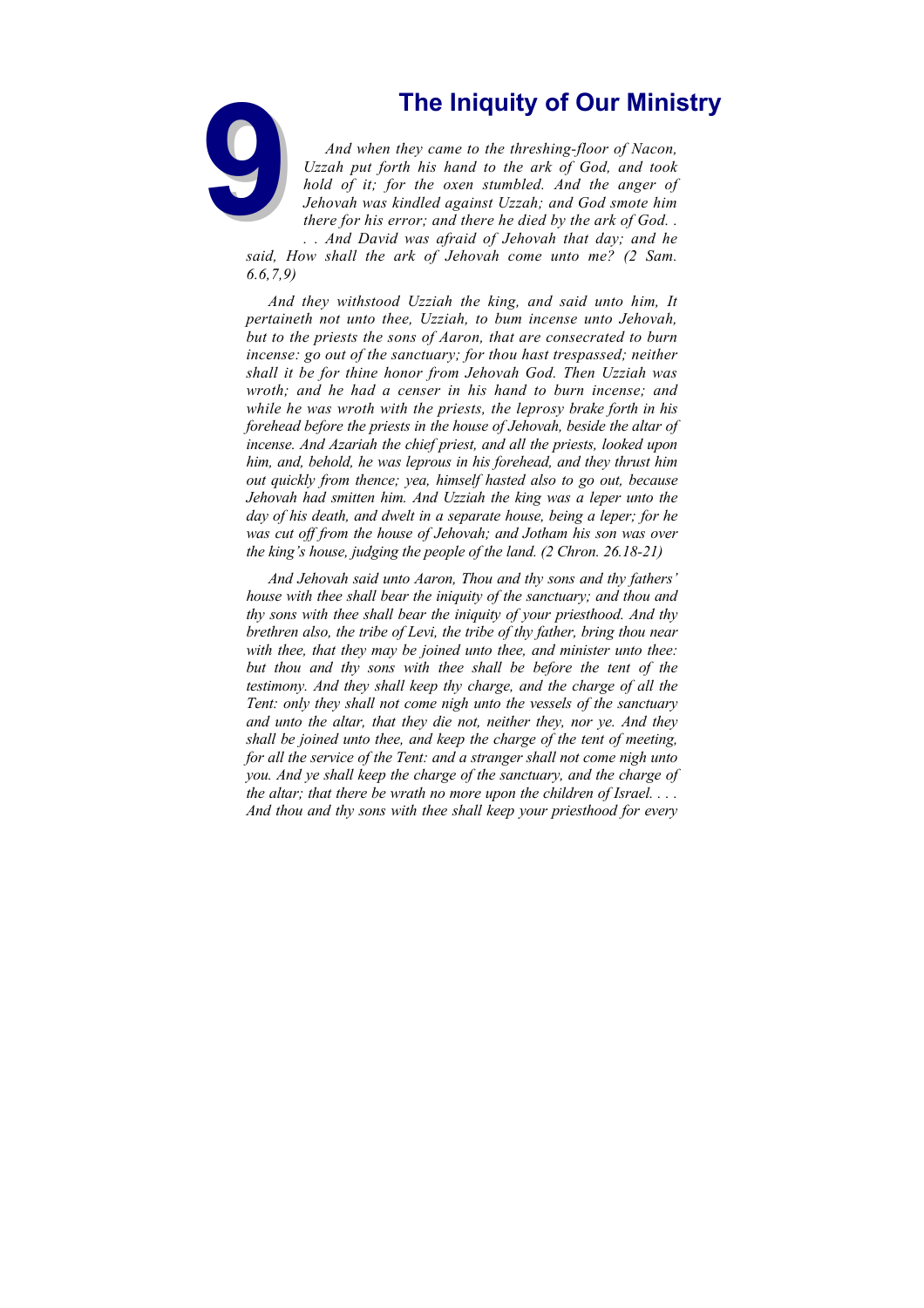*thing of the altar, and for that within the veil: and ye shall serve: I give you the priesthood as a service of gift: and the stranger that cometh nigh shall be put to death. And Jehovah spake unto Aaron, And I, behold, I have given thee the charge of my heave-offerings, even all the hallowed things of the children of Israel; unto thee have I given them by reason of the anointing, and to thy sons, as a portion for ever. (Num. 18.1-5,7,8)* 

Priestly ministry in the Old Testament always means ministry to the Lord. This ministry is the basis of all other ministries. If anyone has not this ministry, all other ministries are empty and useless; neither can they please the Lord or be accepted by Him. In the New Testament we find prophetic ministry to be the great ministry. Yet here too we find that this ministry is based upon priestly ministry; and that without this, prophetic ministry becomes external and empty—it being directed towards man and not towards the Lord. Let us take note that there are two kinds of service: a working *for* God and a service *to* God. Never forget that only the latter is acceptable to Him.

#### *The Iniquity of the Sanctuary*

God said to Aaron: (1) "Thou and thy sons and thy fathers' house with thee shall bear the iniquity of the sanctuary"; (2) "They [the tribe of Levi] shall keep thy charge . . . : only they shall not come nigh unto the vessels of the sanctuary and unto the altar"; and later, (3) "A stranger shall not come nigh unto you." God shows us very clearly what He thinks of sin and goes through the whole list, yet those sins are not punished by death. But "the iniquity of the sanctuary"—the iniquity of ministry—is alone punishable by death, with no possible escape nor pardon. This kind of iniquity, unlike lying or killing or pride or breaking the law in any way, is not easy to be atoned for. This sin the iniquity of ministry—is not to be forgiven. This sort of thing just cannot be permitted, overlooked, or forgiven. Every other sin can be cleansed and forgiven, but not this one.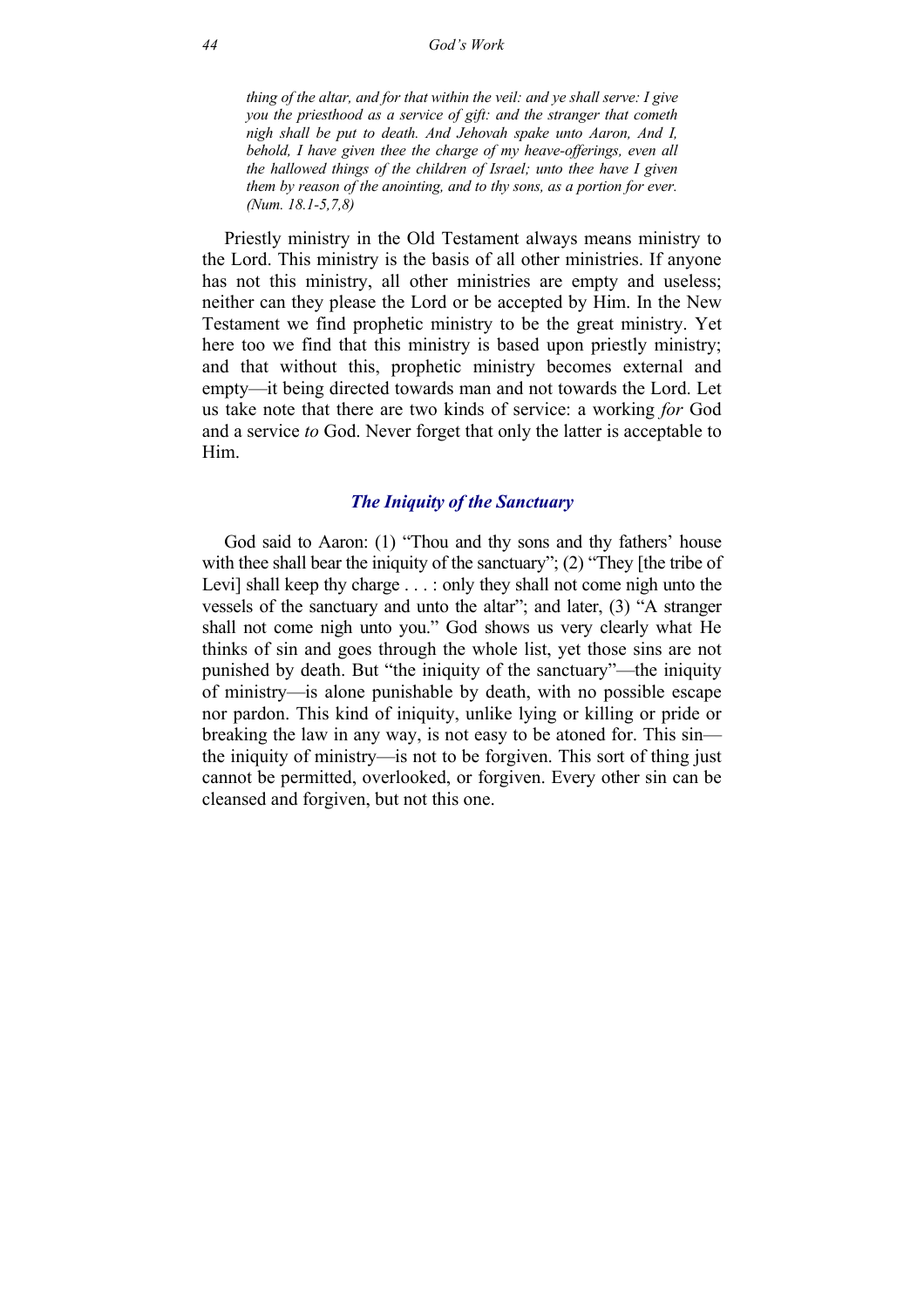What are these sins of the sanctuary? We must go back and see again what ministry is. We have seen that all ministry issues from death and resurrection. The dead rod of Aaron had to be laid up before God and to go through death. The rod had absolutely no life in itself. It was a dead thing. We have to acknowledge that we, like the rod, are dead things: useless—utterly useless, without anything whatever to give, without any hope, without the least little fragment to give to a needy world, without one atom of anything of value to God or which He can use. But when God has taken this dead rod through death, it will blossom. It simply has to be laid up before the Lord for Him to put His own life into it. Into the earthen vessel He puts that exceedingly precious treasure: His very own life which itself has been through death and resurrection. It is *His* death and *His* resurrection that He gives us to experience as is mentioned in Philippians 3. For instance, take a brilliant person who tries to serve the Lord with his brilliancy. Such a ministry as his just does not issue forth in life. On the contrary, whatever he touches issues in death because he himself has not been through the death of Philippians 3.

What then is the iniquity of the sanctuary? *It is bringing into the service of the Lord something other than resurrection life*. Many people are just naturally burning for the Lord; they bring their warm enthusiasm into His service. This is an iniquity of the sanctuary. Many servants of God bring their strong wills into the service of the Lord. This is a sin of the sanctuary. Other people have everything in the mental. They have strong clear minds and they grasp things quickly. They greatly love to be in spiritual circles and with spiritual people. They like to hear spiritual messages. But they as it were are watching it all through a window; it has never been made life to them. God has never really touched their spirits and given them revelation. They have never been through death to all that is good and strong and natural. They instead bring their natural minds and talents and whatever into the service of God. It is abhorrent to Him, and is a sin of the sanctuary.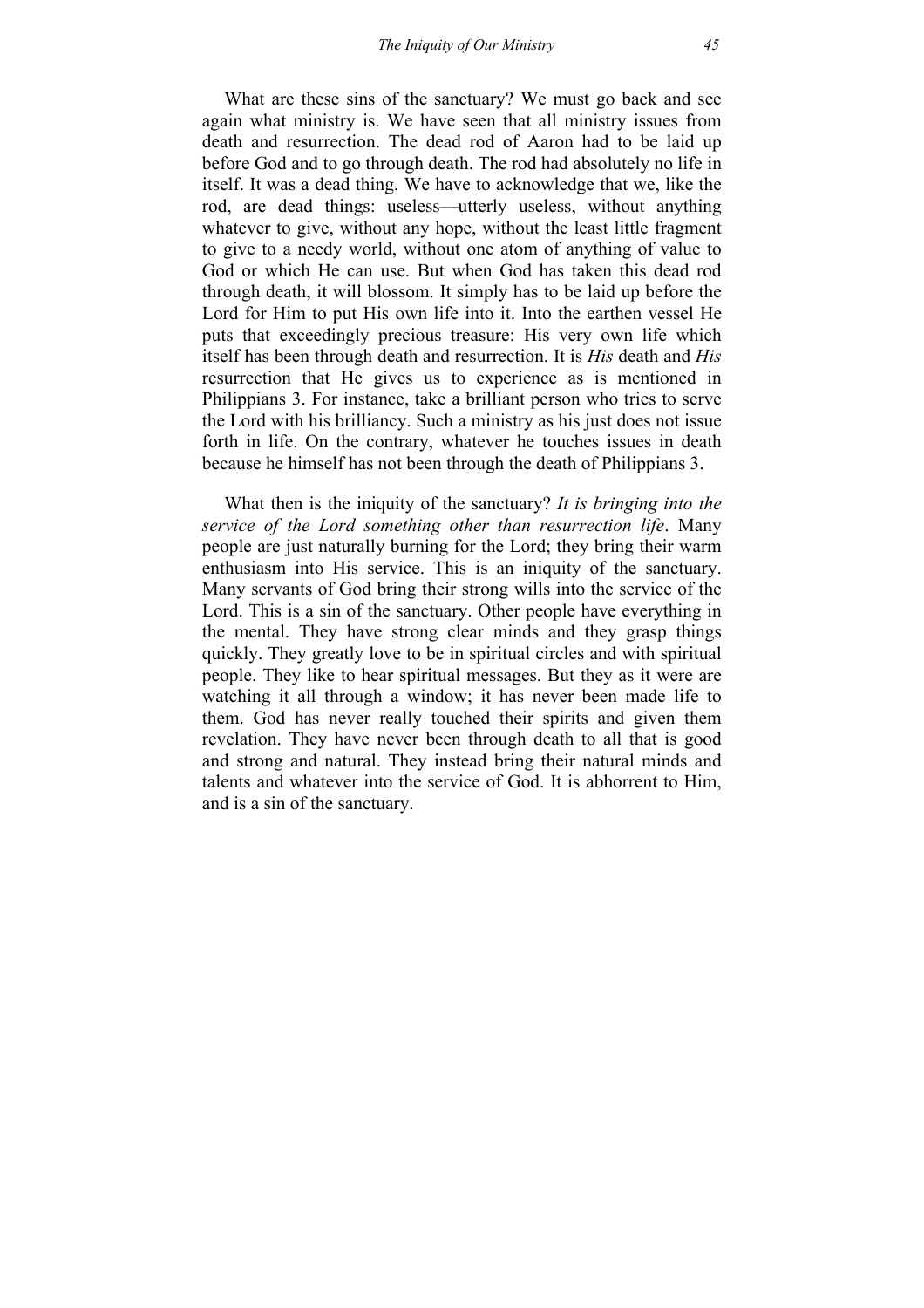Unless our ministry is acceptable to God, it meets with death. It was so with Uzzah when he reached out for the ark of God and took hold of it because the oxen that drew the new cart had stumbled. He touched the holy thing of God with unholy hands, and it met with immediate death. Although it was a perfectly natural reaction, it was not according to God's order. It was a service to God but *contrary to God's way*, it being done in man's way which was out from man's mind and strength. Many times we put forth the hand of flesh and try to do what only God can do. We speak before God's time; we do not wait for Him to work things out in His own time and way by His own Spirit. We try to do it for Him. But it brings forth only death. And God punishes it with death.

King Uzziah presumed to take upon himself that which God had appointed only for the priests to do; which was, to bum incense to the Lord. God met it immediately with leprosy—death.

In like manner, many today attempt to minister in His temple when actually God has not appointed them so to do. They want to serve the Lord, they love Christian work, they find great joy in it. They scurry about in ceaseless activity for God, they sacrifice for Him, and eat all kinds of bitterness in work for Him. Can this be wrong? God says it is the iniquity of the sanctuary because it is not His appointment. He has not called them to it. Either such work is done in man's strength and not God's; or else it has never met the cross and been through death. Trusting in anything of the old creation or bringing anything of the old creation into the work of the Lord—such as eloquence, brilliance, goodness, ability, and so forth—constitutes the iniquity of the ministry. Any reliance whatever upon one's own strength in serving the Lord is a sin of the sanctuary.

#### *Of God, For God*

We can only serve God with that which is *of* God. *Nothing but what comes forth from God can be used in the service of the Lord*. You